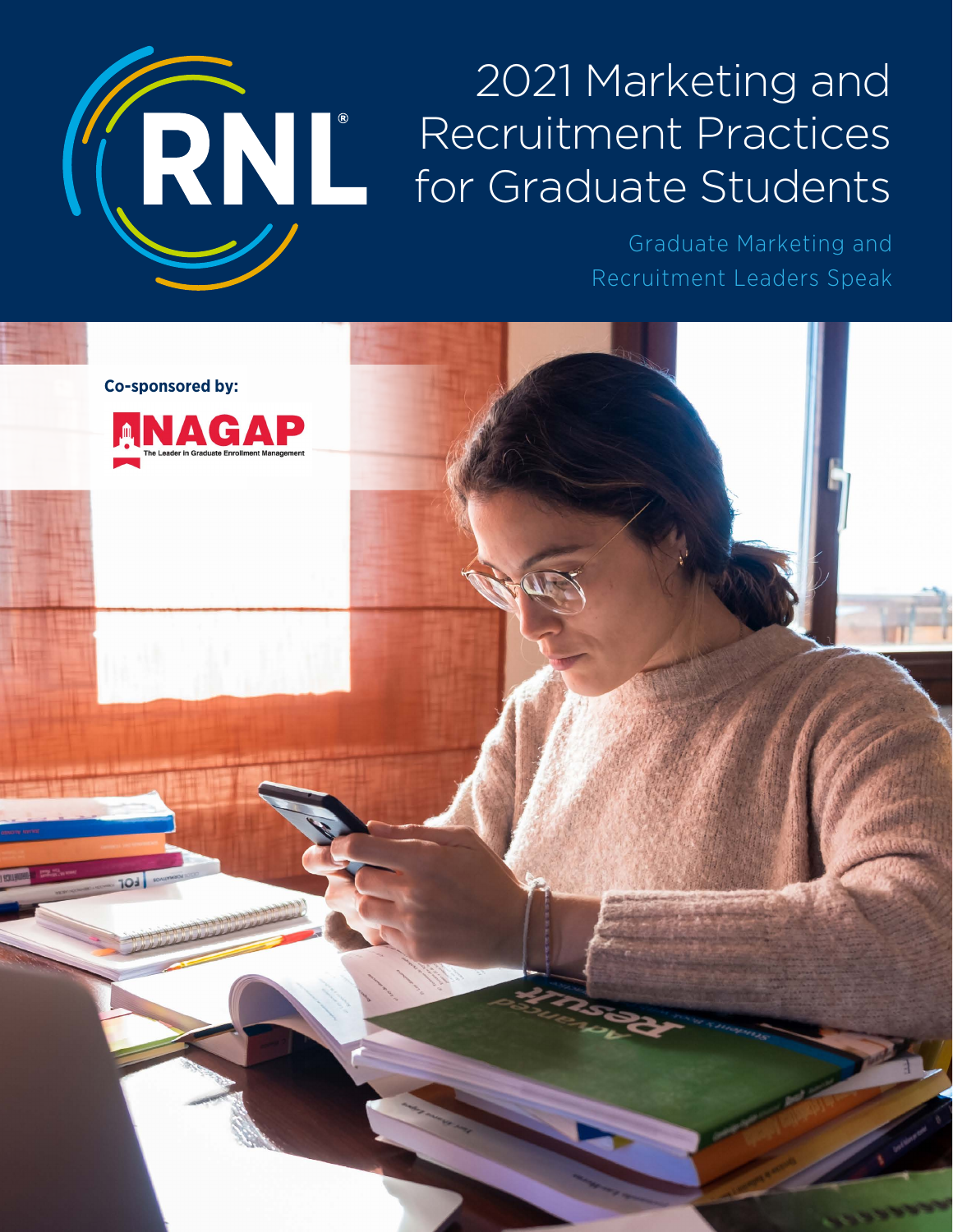# **TABLE OF CONTENTS**

# **2021 Marketing and Recruitment Practices** for Graduate Students Report

| 9) About the Survey <b>Executive Survey</b> 23 |
|------------------------------------------------|

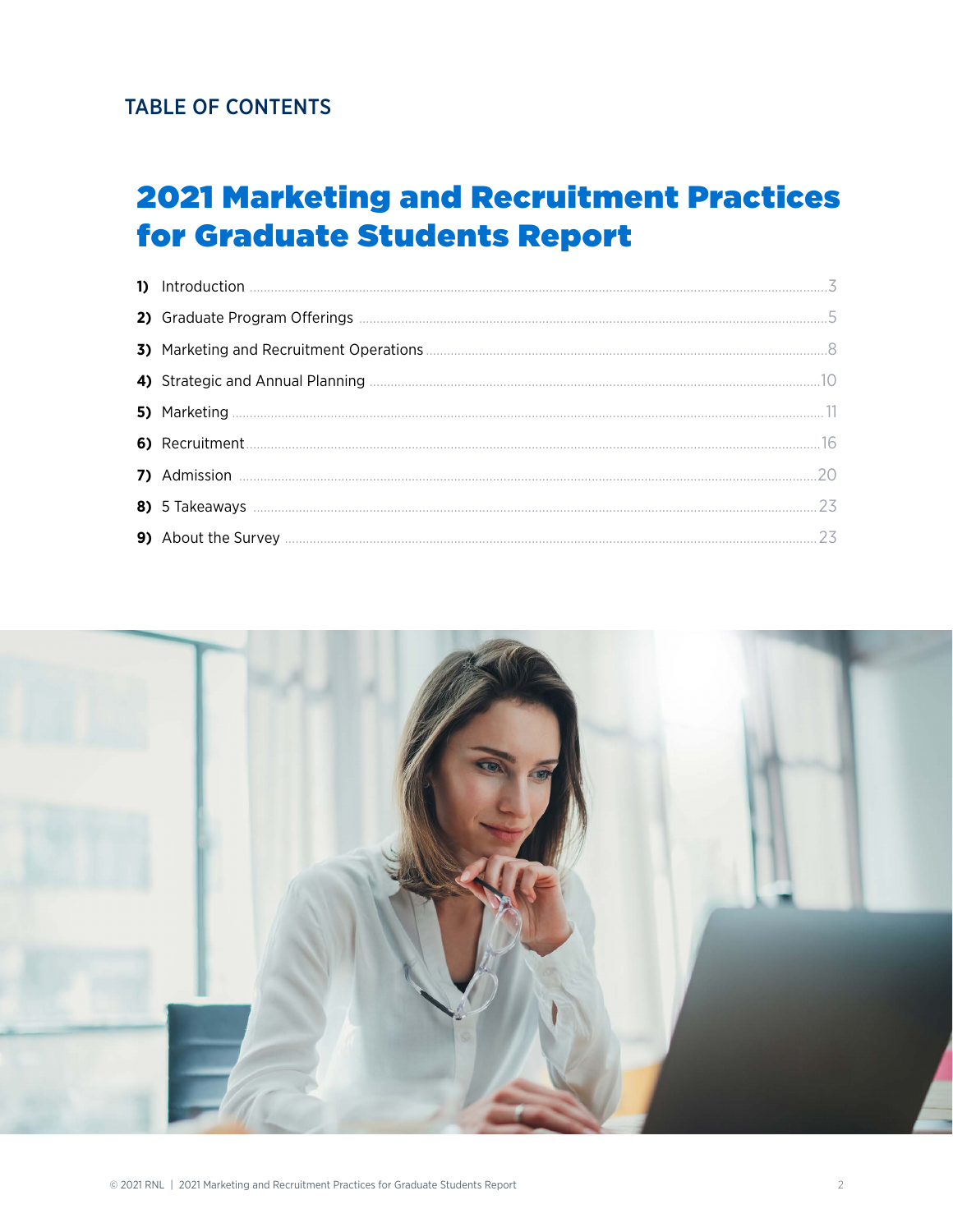# **GRADUATE ENROLLMENT HAS BECOME FUNDAMENTAL TO INSTITUTIONAL SUSTAINABILITY**

Throughout the pandemic, American colleges and universities have reported rates of growth in graduate enrollment each semester that surpass performance in any of the three pre-pandemic semesters. But this "rising tide" will not lift all boats equally. The institutions that are effectively planning, are appropriately investing, and substantially listening to the "market" will be in the strongest position to benefit from this healthy outlook.



#### **YEAR-OVER-YEAR GRADUATE ENROLLMENT SNAPSHOT**

With this in mind, RNL initiated a set of research studies in early 2021 to assist clients, friends, and the wider higher education community in understanding what they must do in order to thrive in the graduate education space.

We began with our first large-scale survey of prospective graduate students. This study focused on understanding the search patterns, decision making priorities, and program demands and preferences of today's graduate students. This culminated in the publication of [2021 Graduate Student Recruitment Report](https://www.ruffalonl.com/papers-research-higher-education-fundraising/graduate-student-recruitment-report-2/).

As a companion piece, RNL partnered with NAGAP (The Association for Graduate Enrollment Management) for the second time to produce this report—which seeks to profile how graduate schools and programs across the country are marketing to prospective graduate students and which techniques they are using to recruit and cultivate them. Our goal is to present an accurate snapshot of what is being done today, with an eye on what aspects are already at the level of "best practice" and which areas will likely need to receive additional focus in order to benefit from recent growth trends.

While the [2020 Graduate Marketing and Recruitment Practices Report](https://www.ruffalonl.com/papers-research-higher-education-fundraising/graduate-student-recruitment-report/) got the ball rolling, this 2021 report benefits from the fact that at many points we are now able to compare what graduate schools are doing to market and recruit students with hard data on how their targets—prospective graduate students—search for and make their enrollment decisions.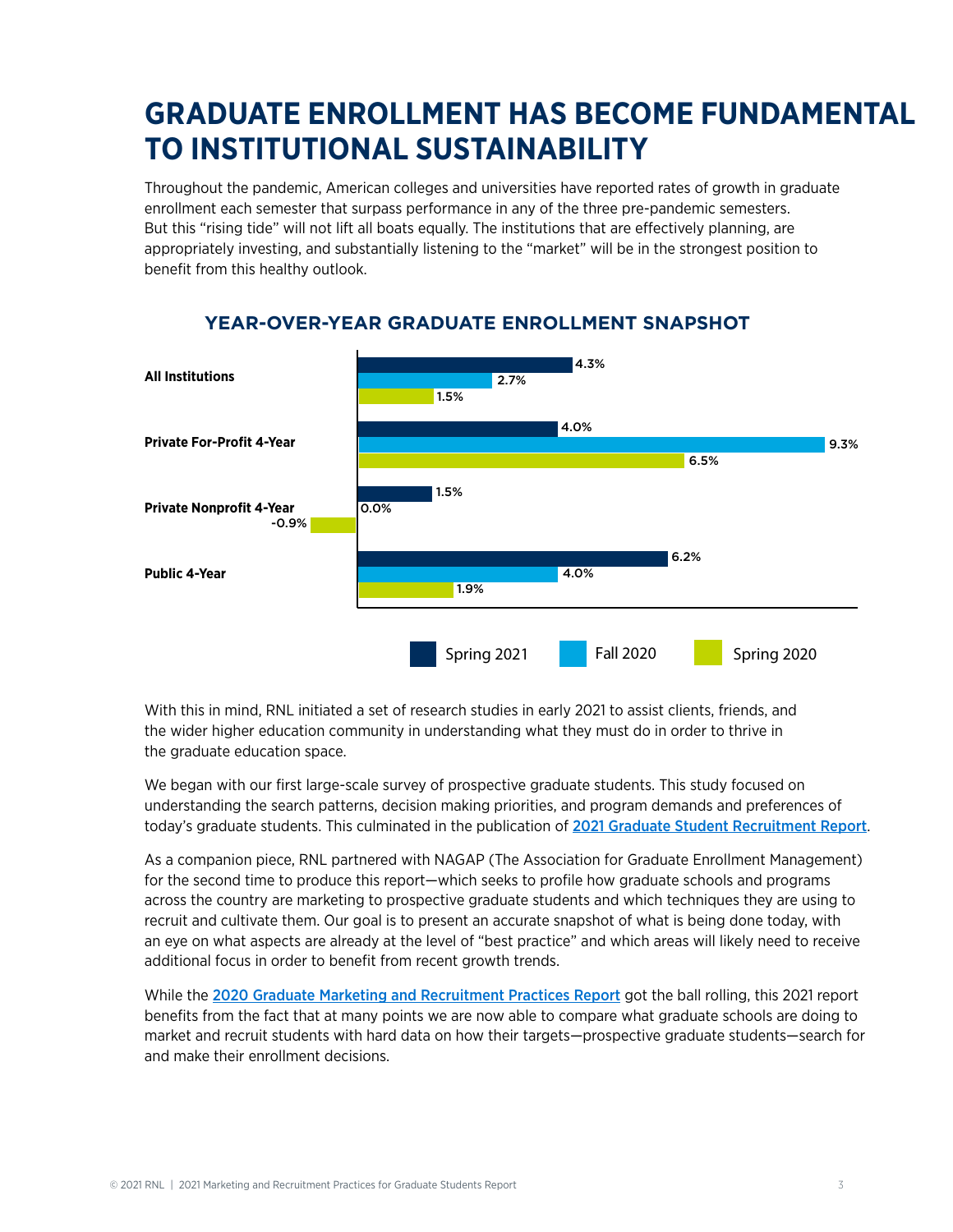What has become clear is that campuses and graduate programs have to invest in their marketing efforts—particularly as they relate to digital marketing techniques—and advance their recruitment efforts to engage prospective graduate students and cultivate their enrollment, often in ways that are quite different from practices used among traditional undergraduates.

More than anything this means an emphasis on speedy response, timely enrollment decisions, and more personalization in both first and ongoing communications. Regarding digital outreach, it also means more strategic targeting to focus limited resources on prospective graduate students who are more likely to enroll.

This benchmark survey report provides data to showcase best practices and trends in graduate student marketing and recruitment. RNL polled almost 100 institutions about their marketing practices and recruitment tactics for graduate students. This report summarizes and analyzes our findings while also highlighting opportunities for programs to elevate and evolve their enrollment efforts.

#### About the Poll

RNL and NAGAP partnered together to survey institutions in winter of 2021. The survey target was the staff member responsible for graduate level marketing and/or recruitment/enrollment.

#### **For more details about the survey, see [page 2](#page-22-0)3**.

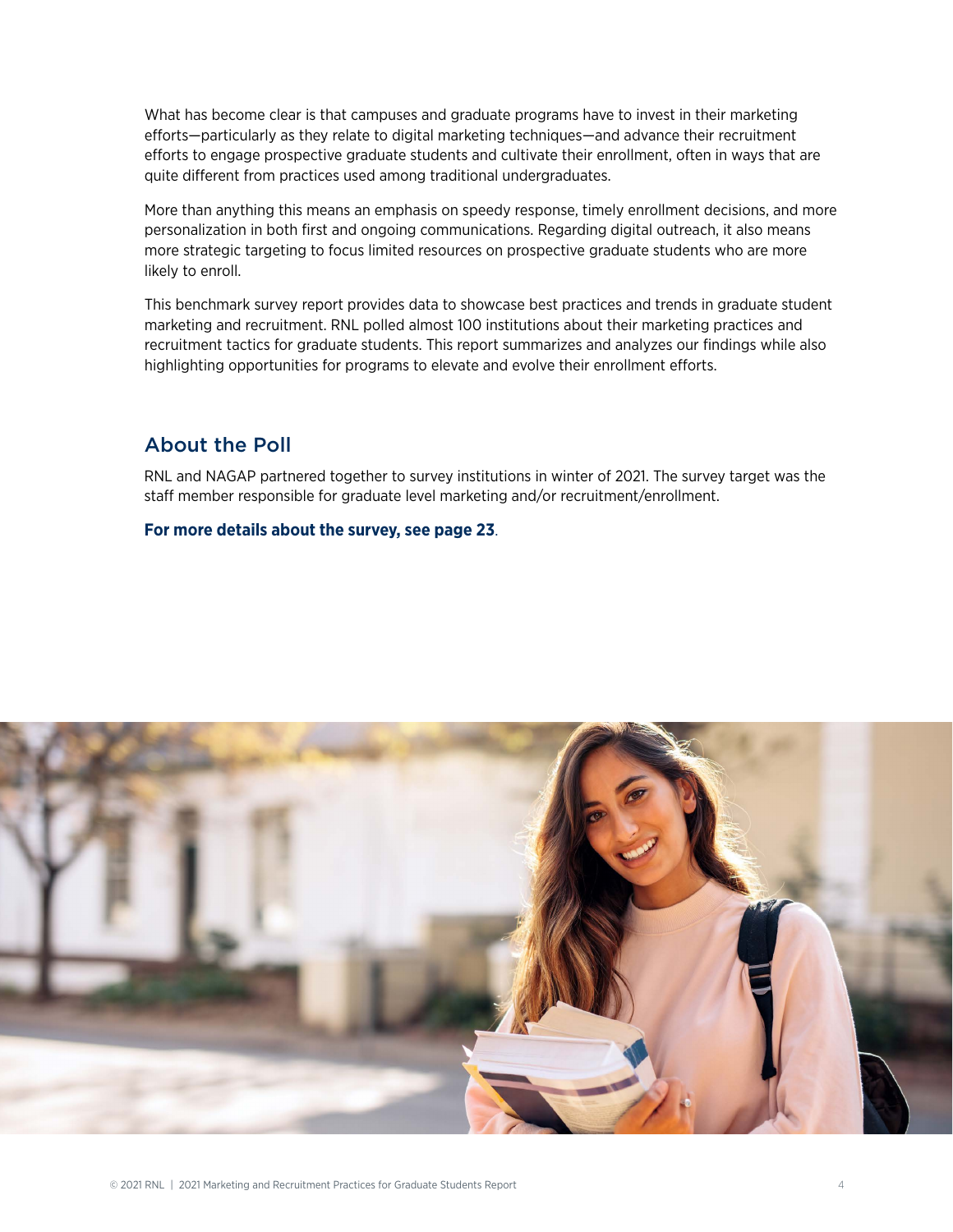# **GRADUATE PROGRAM OFFERINGS**

A broad array of program options are being made available to today's graduate students. In what follows we present data on what is available to graduate students, followed—where appropriate—by data on the preferences of prospective graduate students. In each case, graduate school leadership should consider how their offerings align with the demands and preferences of the students they seek to serve.

In many cases what is available today does not quite align—at least at the volume demonstrated by the prospective student data—with the demands of the graduate student market.

> Data on graduate student preferences is taken from the 2021 Graduate Student Recruitment Report.

#### 1. Types of Graduate Programs Available

| <b>CREDENTIAL</b>                          | <b>PRIVATE</b> | <b>PUBLIC</b> |
|--------------------------------------------|----------------|---------------|
| Post baccalaureate certificate             | 34%            | 57%           |
| Post baccalaureate certification/licensure | 21%            | 29%           |
| Master's degree                            | 92%            | 93%           |
| Postgraduate certificate                   | 34%            | 61%           |
| Postgraduate certification/licensure       | 15%            | 36%           |
| <b>Doctorate</b>                           | 53%            | 82%           |
| Professional doctorate (JD, MD, DO, etc.)  | 24%            | 32%           |

## Prospective Graduate Students: Type of Graduate Credential

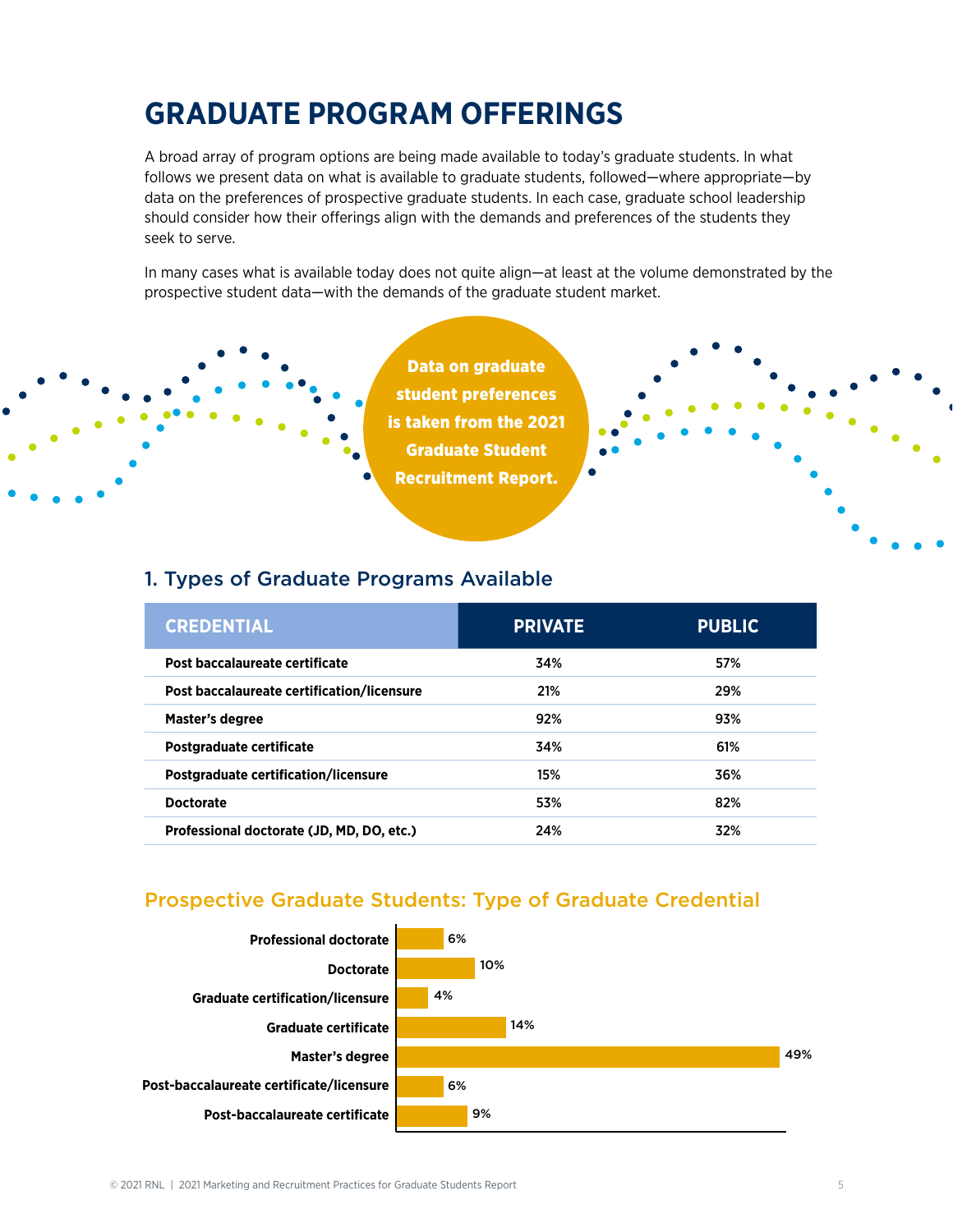# 2. Available Course Lengths

| <b>COURSE LENGTH</b> | <b>PRIVATE</b> | <b>PUBLIC</b> |
|----------------------|----------------|---------------|
| <b>Full semester</b> | 79%            | 93%           |
| 12 weeks             | 15%            | 7%            |
| 10 weeks             | 11%            | 14%           |
| 8 weeks              | 29%            | 32%           |
| 6 weeks              | 6%             | 14%           |
| 4 weeks              | 5%             | 11%           |
| <b>Other</b>         | 16%            | 14%           |

# Prospective Graduate Students:



PREFERRED COURSE LENGTH PREFERRED FORMAT



# 3. Available Instructional Formats

| <b>FORMATS</b>                                                     | <b>PRIVATE</b> | <b>PUBLIC</b> |
|--------------------------------------------------------------------|----------------|---------------|
| On-ground, on-campus                                               | 82%            | 93%           |
| Cohort-based                                                       | 68%            | 82%           |
| Blended (including both classroom and online courses)              | 45%            | 54%           |
| Online with periodic synchronous convenings                        | 81%            | 96%           |
| Online with no synchronous elements                                | 47%            | 71%           |
| <b>Evening classes</b>                                             | 37%            | 43%           |
| Hybrid with each course including classroom and online instruction | 82%            | 86%           |
| On-ground, off-campus (e.g., satellite learning center)            | 73%            | 82%           |
| Weekend-based                                                      | 79%            | 86%           |
| No online programs, but online classes                             | 66%            | 86%           |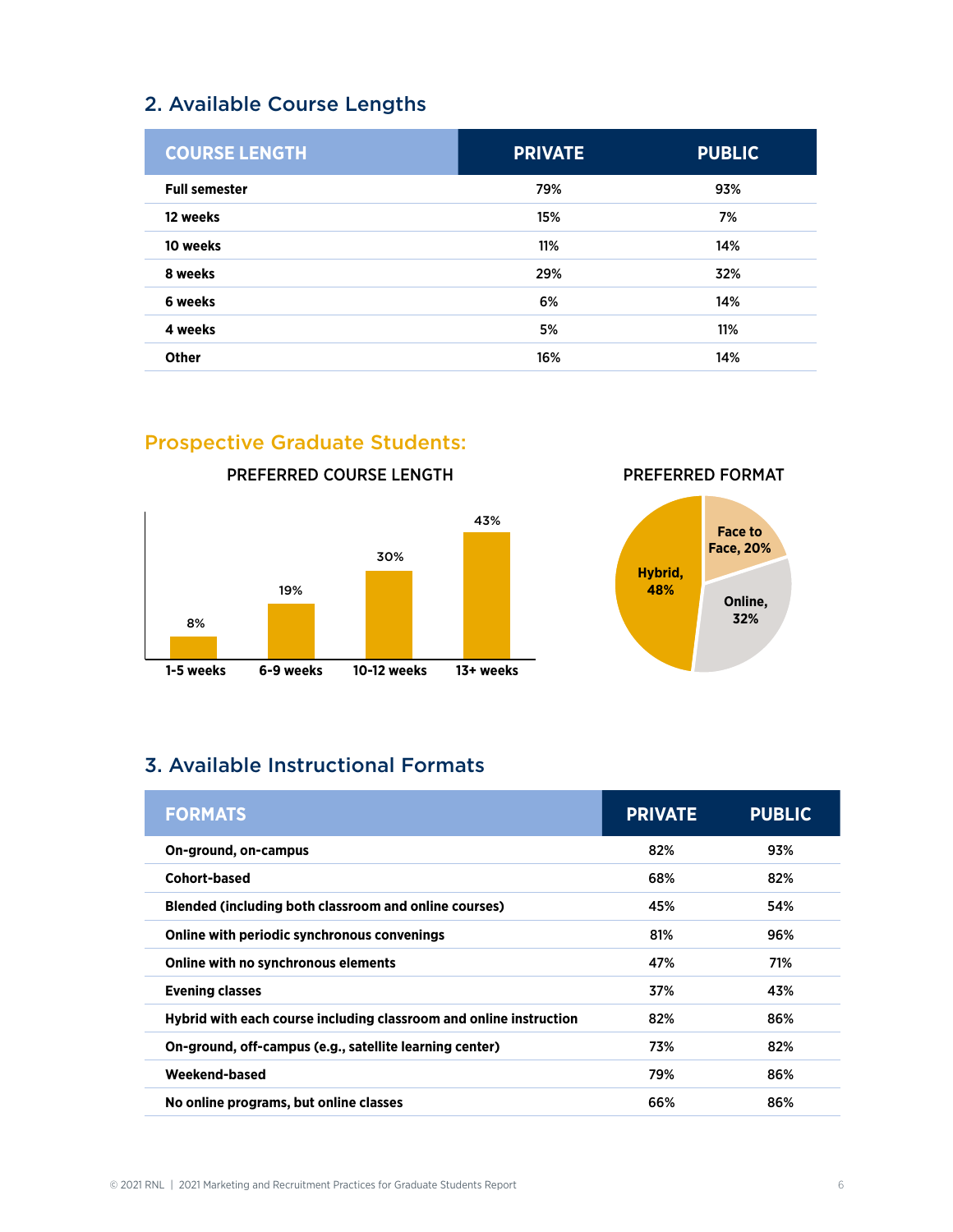# 4. Plans to Expand Online Offerings



### 5. Number of Starts Per Year

Today's graduate students expect timely responses and timely acceptance during the graduate search process. One institutional strategy that can facilitate timeliness is to have multiple points at which students can begin their studies. Institutions with a single point of entry may not recognize that from the students' perspective, this means that they may have to wait months in order to begin that next stage in their educational pathway, and they may opt to enroll in a program that offers less traditional entry points throughout the year.

| <b>START DATES PER YEAR</b> | <b>PRIVATE</b> | <b>PUBLIC</b> |
|-----------------------------|----------------|---------------|
|                             | 11%            | 4%            |
| 2                           | 19%            | 21%           |
|                             | 29%            | 36%           |
| 4                           | 23%            | 18%           |
| 5 or more                   | 18%            | 21%           |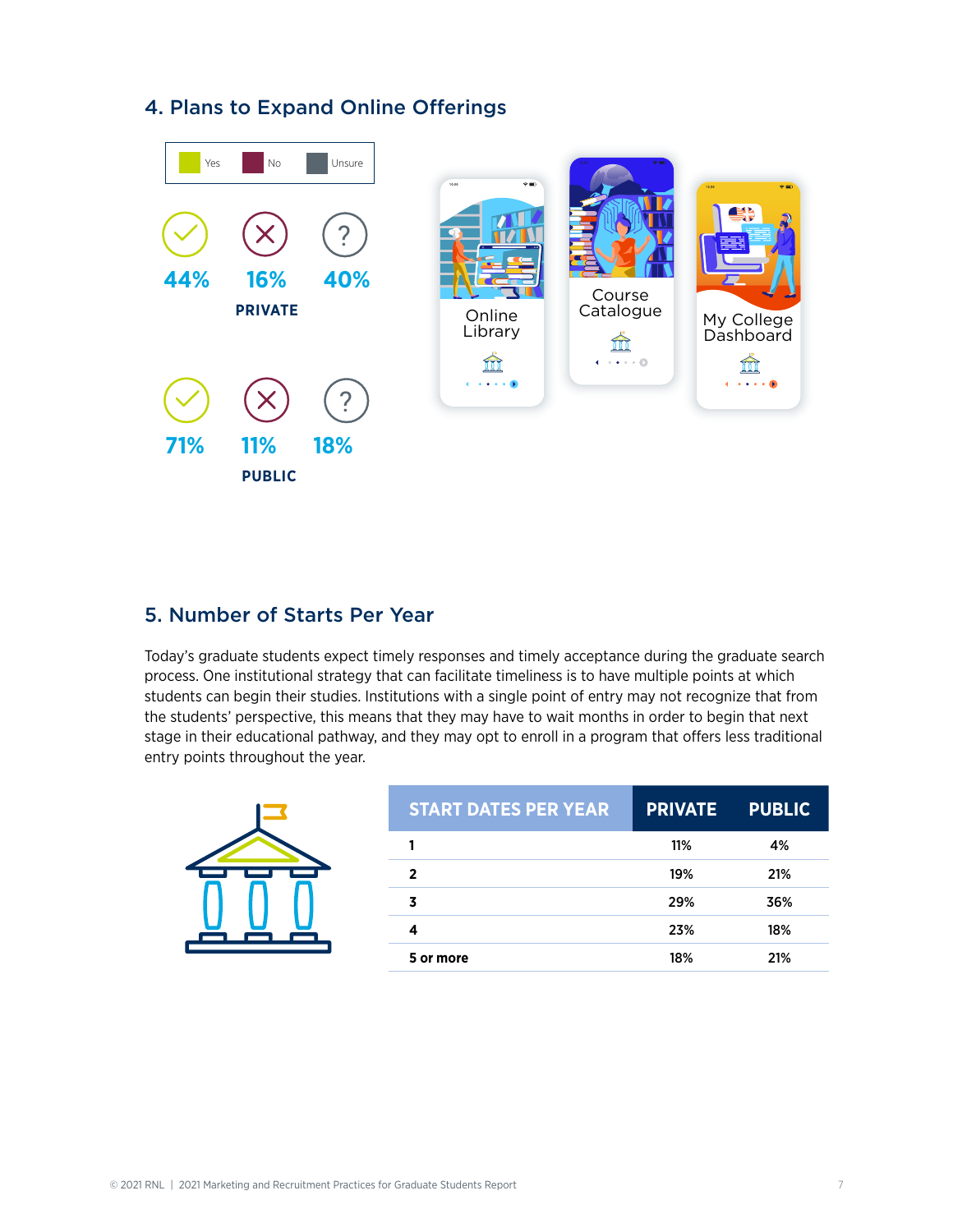# **MARKETING AND RECRUITMENT OPERATIONS**

In our 2020 survey, we asked who is responsible for graduate marketing and recruitment? This raised more questions as readers looking for best practices sought more detail about who is doing what. For this reason, we expanded this question set to include each of the initial steps in the enrollment funnel.

While some level of centralization has come to be seen as a best practice, this is not always the case. When centralization means moving responsibility for these vital functions from programs, departments, and schools to **graduate-level** marketing and/or enrollment operations, this is likely a best practice. Why? Because with the sophistication needed in order to successfully compete for students, it is likely that decentralized operations staffed by people with many diverse job responsibilities may not be as effective as they need to be today.

Centralization can be less effective when it means moving responsibility to **institution-wide** offices, because graduate students have unique demands and expectations. If tactics and techniques that work for traditional undergraduate students are forced on the graduate population in the name of efficiencyor current expertise—this can result in less successful outcomes.

|                                                              | <b>MARKETING</b> |               | <b>RECRUITMENT</b> |               | <b>CULTIVATION</b> |               |
|--------------------------------------------------------------|------------------|---------------|--------------------|---------------|--------------------|---------------|
|                                                              | <b>PRIVATE</b>   | <b>PUBLIC</b> | <b>PRIVATE</b>     | <b>PUBLIC</b> | <b>PRIVATE</b>     | <b>PUBLIC</b> |
| <b>Graduate marketing</b><br>office                          | 6%               | 0%            | n/a                | n/a           | n/a                | n/a           |
| <b>Graduate</b><br>enrollment/<br>admissions office          | 13%              | 18%           | 48%                | 29%           | 50%                | 29%           |
| <b>Shared: Central</b><br>office and schools/<br>departments | 13%              | 46%           | 18%                | 32%           | 13%                | 25%           |
| <b>Central marketing</b><br>office                           | 50%              | 14%           | n/a                | n/a           | n/a                | n/a           |
| <b>Central all-level</b><br>enrollment/<br>admissions office | 3%               | 7%            | 19%                | 25%           | 23%                | 18%           |
| Each school/<br>department                                   | 6%               | 7%            | 13%                | 14%           | 11%                | 29%           |
| Third party partner                                          | 3%               | 0%            | 2%                 | 0%            | 3%                 | 0%            |

## 6. Offices Responsible for Marketing, Recruitment, and Cultivation

**Marketing Operations:** Private institutions have more successfully migrated marketing to a central office than have public institutions, many of which continue to rely on shared responsibility. This can lead to no single entity being able to be held accountable.

**Recruitment:** Private institutions have largely migrated recruitment to a graduate recruitment/ enrollment office, while public institutions have more diverse organizations. Given student demand for speedy initial response, this may be the most important area to centralize in a single, graduate-level operation that can be held accountable for timeliness.

**Cultivation:** Private institutions have been more successful at the point of cultivation of inquiries and applicants in centralizing these functions in a graduate-level operation than have public institutions. Again, given the demand for personalized, speedy communication, an operation whose sole responsibility is doing so is likely to be the most effective in getting it done.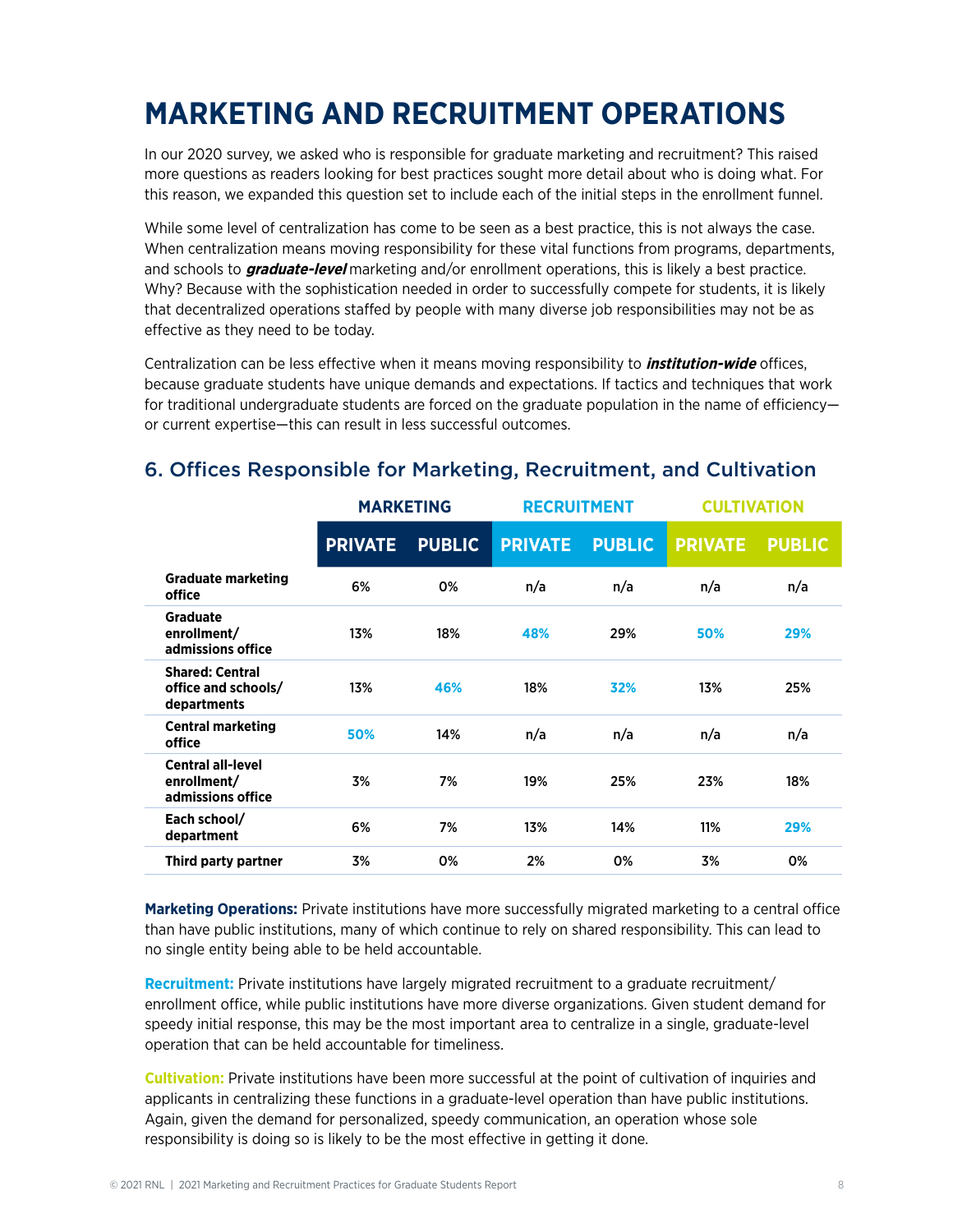# 7. Continuity in Cultivation





The same team is responsible for cultivating from inquiry to application and acceptance to enrollment.



Figure 7 also shows that the continuity of the cultivation process before and after acceptance is greater among private institutions than public institutions. While cultivation passed from recruiters to departments in the past (typically based on the hypothesis that the depth of communication postapplication could most appropriately be managed by program representatives), today's demand for speedy response may make this situation less effective.

**Website**: As Figure 8 shows, private institutions have also been more successful than public institutions in migrating control of the graduate-level website content and user experience to a centralized marketing office. While there are many stakeholders with a "claim" to the institutional website, nothing is more important to enrollment. Almost 90 percent of graduate students cite institutional websites as their most important source of the information they need to make an enrollment decision. As such, information needs to be written and organized in a way that will engage students and advance their decision making.

#### 8. Office Responsible for Graduate Website Content and User Experience

| <b>OFFICE</b>                                  | <b>PRIVATE</b> | <b>PUBLIC</b> |
|------------------------------------------------|----------------|---------------|
| <b>Graduate marketing office</b>               | 5%             | 4%            |
| Graduate recruitment/enrollment office         | 10%            | 7%            |
| Shared: central office and schools/departments | 15%            | 36%           |
| <b>Central marketing office</b>                | 56%            | 25%           |
| Central all-level enrollment/admissions office | 3%             | 11%           |
| Each school/department                         | 10%            | 18%           |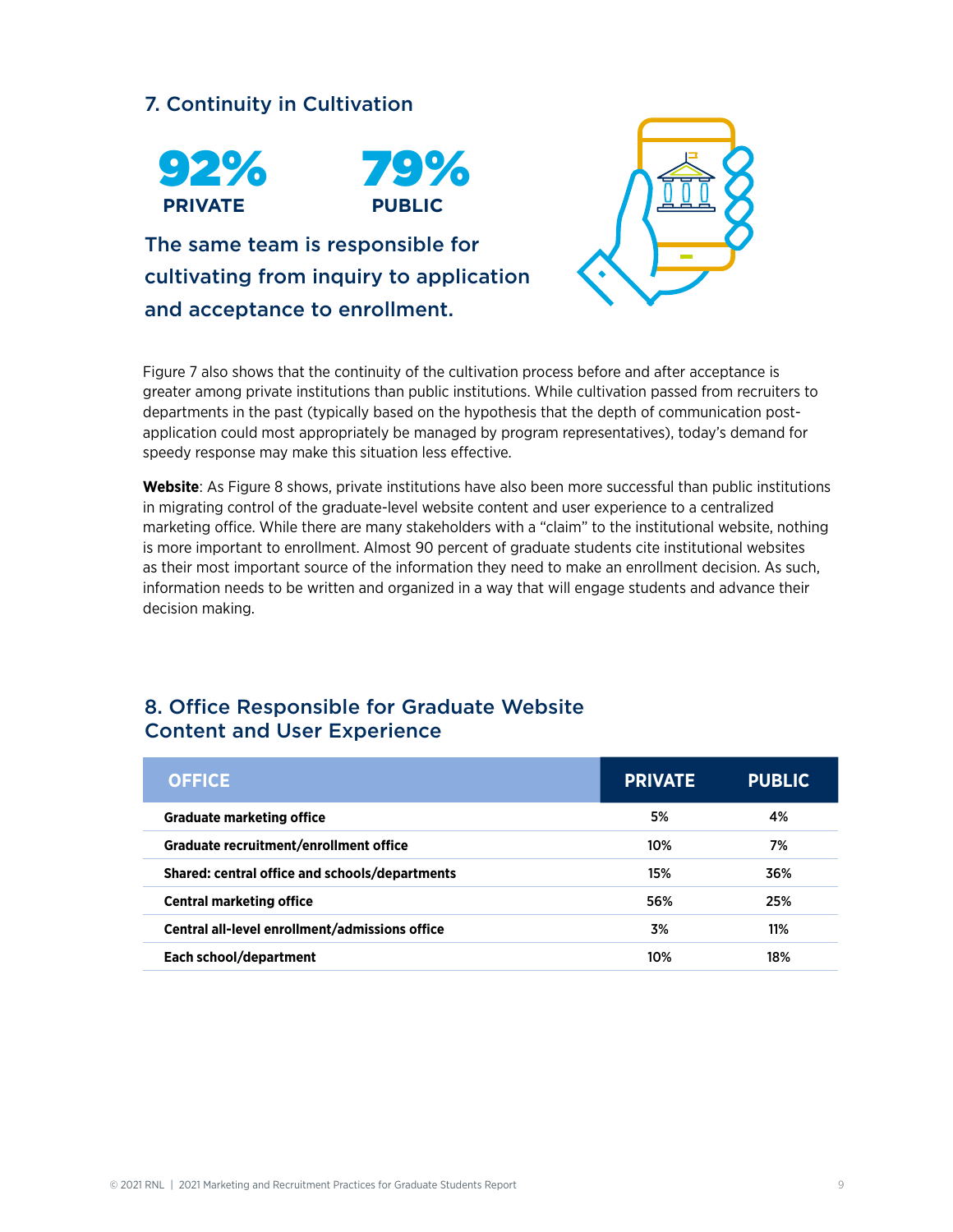# **STRATEGIC AND ANNUAL PLANNING**

Benjamin Franklin famously said "a failure to plan is a plan to fail." As graduate schools and programs compete with an ever-increasing number of institutions that see them as a path to enrollment health, they need to move from the periphery to the center of institutional strategic and annual planning—with the appropriate level of funding and attention.

## 9. Graduate Inclusion in Strategic Enrollment Plan

More than 80 percent of both public and private institutions now include graduate programs in their institutional strategic enrollment plan. Fewer than 5 percent have no plans to do so, and a similar percent of both types of institutions have no strategic enrollment plan. Note that there were no significant differences between public and private institutions.





#### 10. Annual Graduate Level Marketing and Recruitment Plan

Private institutions are doing better than public institutions in creating an annual marketing and recruitment plan for their graduate programs. Half have a specific graduate plan and another 36 percent have a graduate component in their overall annual marketing and recruitment plan. In these cases, it is important that the graduate component is not subsumed or overshadowed by the undergraduate component—regardless of the challenges in undergraduate education. Graduate annual plans need to be comprehensive, detailed, and fully funded for institutions to have a chance at being a part of projected graduate growth in the near future.

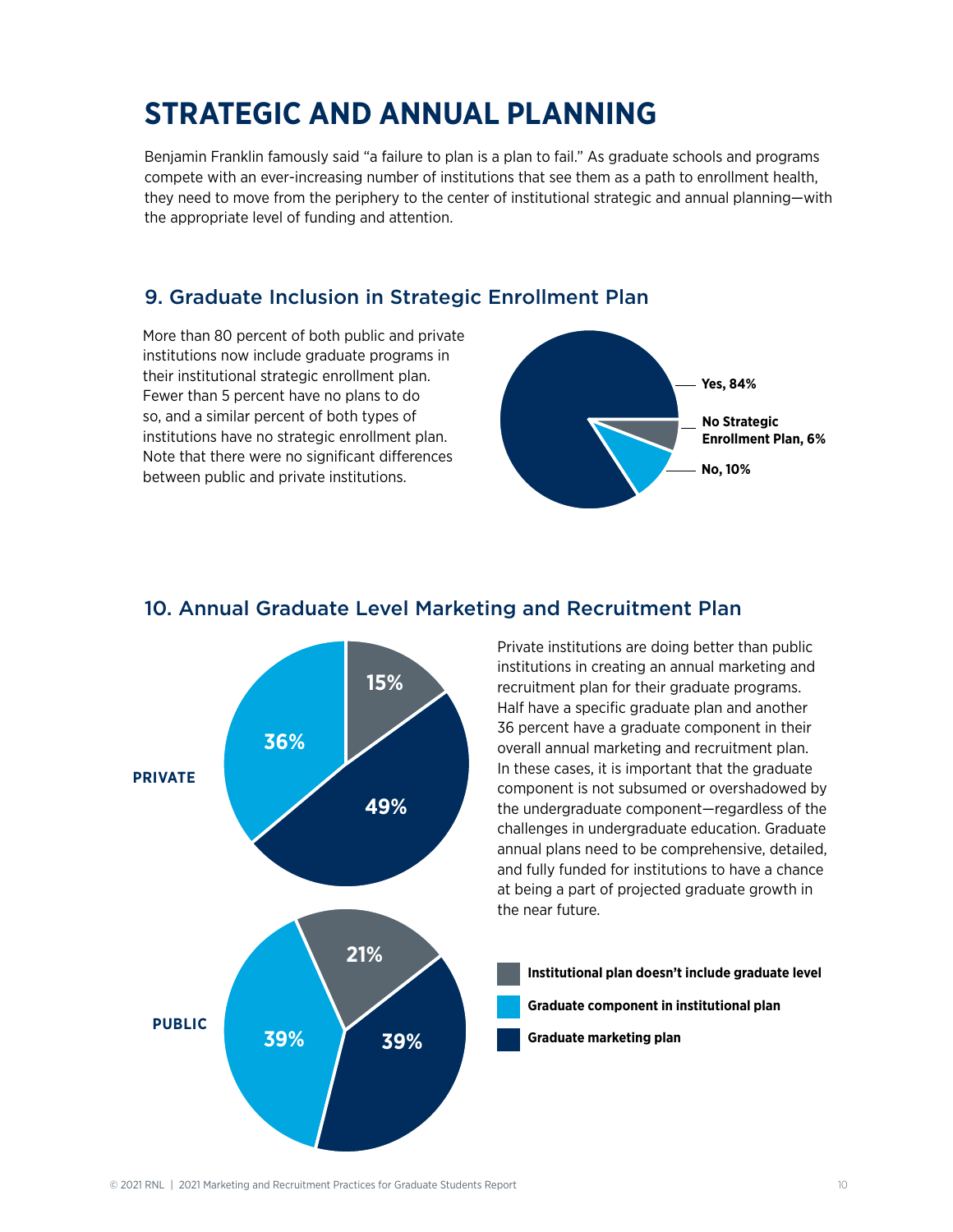# **MARKETING**

It has never been more important for institutions to effectively market their graduate programs. With more institutions than ever seeing graduate enrollment growth as a path to enrollment health, prospective students will be presented with more choices than ever before. For this reason, we asked an extensive set of questions to graduate marketing and recruitment leaders in order to assess the current state of public and private institutions.

#### Budgets

Private institutions are more likely to have a distinct graduate level marketing budget than are public institutions. Private institutions were also less likely to have seen a decrease in their marketing budget for the 2021-22 academic year. As institutions seek to recover from undergraduate losses during the pandemic, it may be more important than ever to have distinct funds set aside for all the needs to be done to grow the visibility of graduate programs.

# 11. Institutions That Have a Distinct Graduate Marketing Budget



# 12. 2021-22 Marketing Budget Changes



## 13. Focus of Marketing Budgets

Both public and private institutions have begun to recognize the vital importance of program marketing as opposed to raising general brand awareness—particularly in light of the fact that among more than 300 million Google searches at the graduate level in 2020, 79 percent did NOT include the name of an institution.

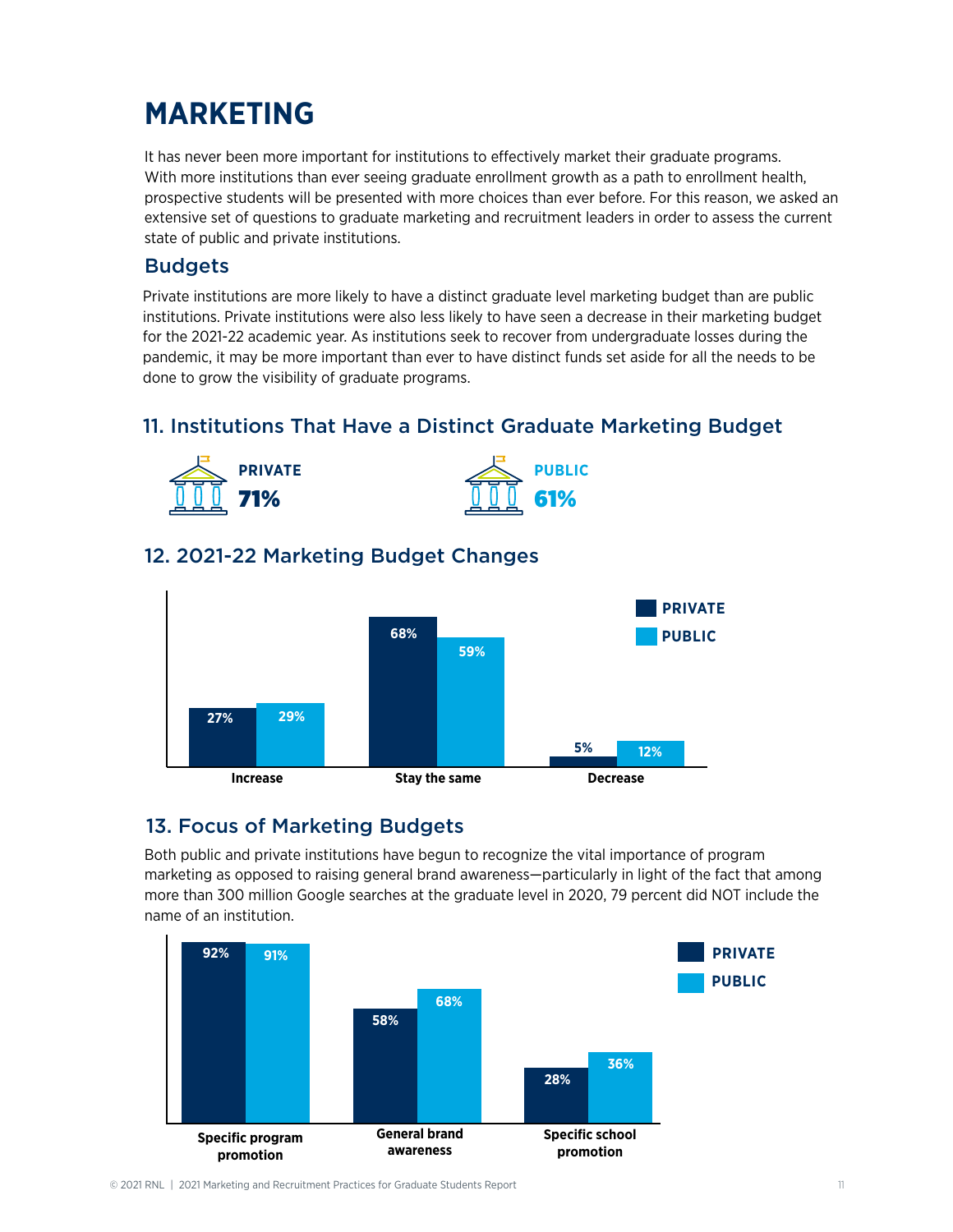# 14. Average Marketing Budgets

While more institutions than ever have a distinct graduate level marketing budget, the total size of those budgets are likely to be enough to conduct program-centered marketing campaigns for the dozens of programs that institutions typically offer. When considering that a sophisticated, multichannel campaign for a single, high-demand, master's program can cost more than \$100,000, the averages at both public and private institutions will likely need to grow in order to give institutions the visibility they need to attract students.



# 15. Typical Allocation of Marketing Budgets

RNL's recent survey of prospective graduate students documented that four of the top five marketing channels students use to start their search are digital channels. Institution budgets have begun to reflect the fact that graduate students begin their search online.

On average, public and private institutions dedicate 40 percent of the budgets to digital advertising, while an additional 15 percent is dedicated to search engine optimization (SEO). Events—both face to face and virtual—command a similar proportion of the marketing budget with all other elements comprising smaller proportions. While the total marketing budget may be smaller than it needs to be, it is clear that funds are being directed to highly effective channels.

#### **ALLOCATION OF MARKETING DOLLARS**

|            |                                    | <b>PRIVATE</b> | <b>PUBLIC</b> |
|------------|------------------------------------|----------------|---------------|
|            | <b>Digital advertising</b>         | 40%            | 43%           |
| <b>SEC</b> | <b>SEO/organic lead generation</b> | 16%            | 13%           |
|            | <b>Traditional media</b>           | 12%            | 13%           |
|            | Events (face-to-face)              | 6%             | 9%            |
|            | <b>Events (virtual)</b>            | 6%             | 8%            |
|            | <b>Corporate partnerships</b>      | 2%             | 1%            |
|            | <b>Other</b>                       | 1%             | 2%            |
|            | Don't Know                         | 17%            | 13%           |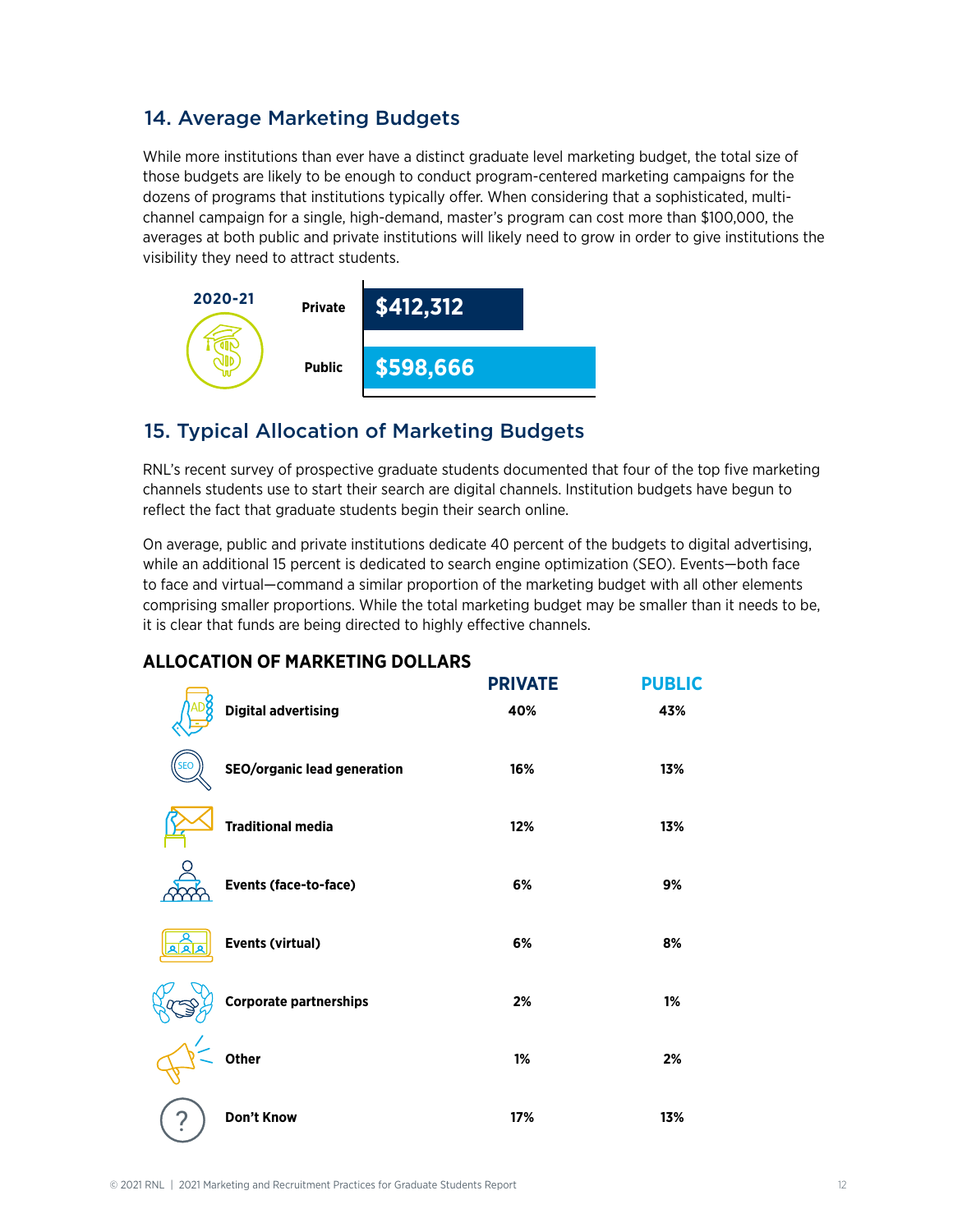# 16. Budget Allocations Based on Average Marketing Budget

In order to understand how an average marketing budget would be allocated in real dollars, we took the average budget presented above and allocated it by percent to the various channels.

|            | <b>ALLOCATION OF MARKETING DOLLARS</b> | <b>PRIVATE</b> | <b>PUBLIC</b> |
|------------|----------------------------------------|----------------|---------------|
|            | <b>Digital advertising</b>             | \$164,925      | \$257,426     |
| <b>SEO</b> | <b>SEO/organic lead generation</b>     | \$65,970       | \$77,827      |
|            | <b>Traditional media</b>               | \$49,477       | \$77,827      |
|            | Events (face-to-face)                  | \$24,739       | \$53,880      |
|            | Events (virtual)                       | \$24,739       | \$47,893      |
|            | <b>Corporate partnerships</b>          | \$8,246        | \$5,987       |
|            | Other                                  | \$4,123        | \$11,973      |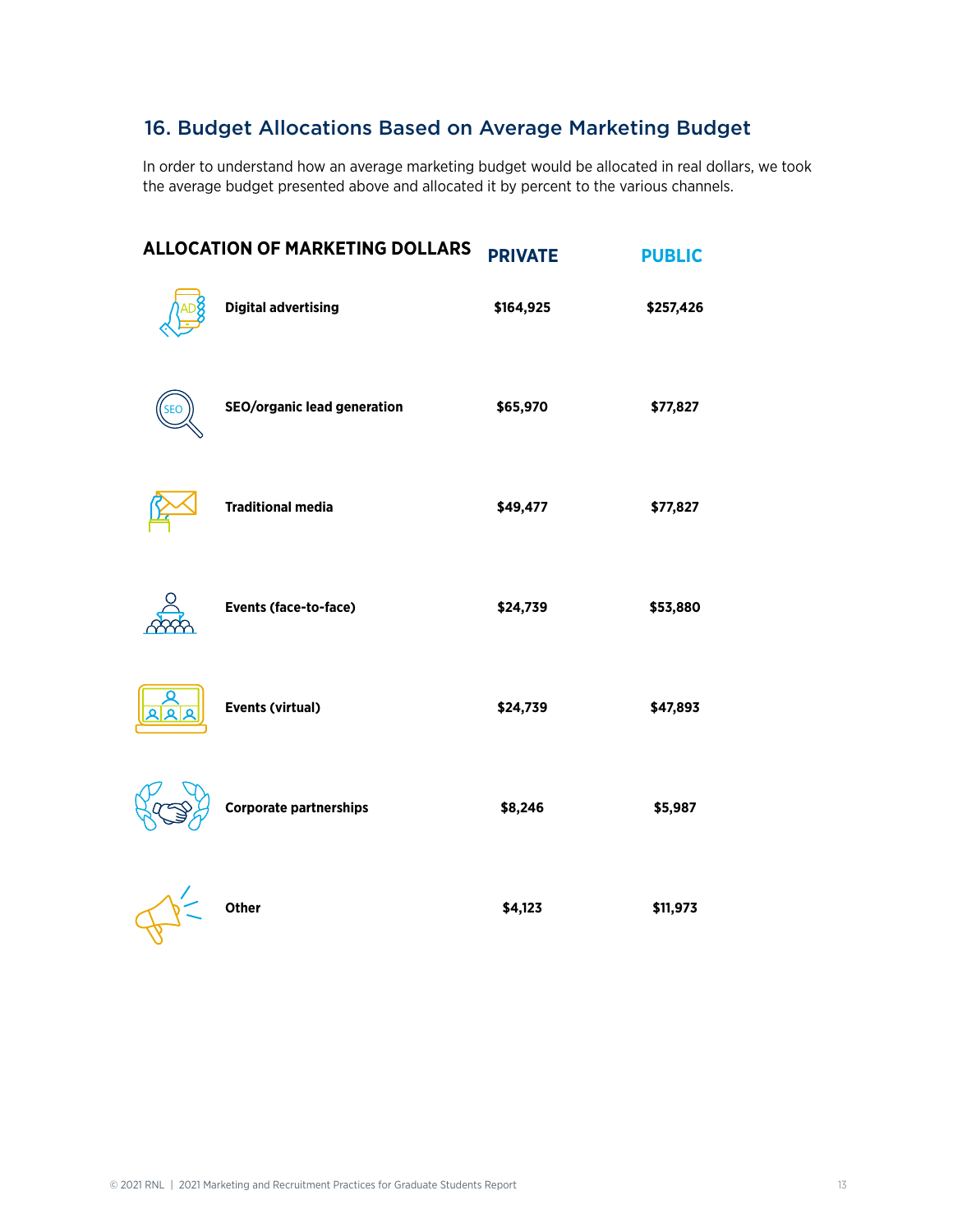### 17. Marketing/Lead Generation Channels: Use and Perceived Effectiveness

All five of the most frequently used marketing channels are digital, and all five are used by more than 70 percent of institutions. Social media (both organic and paid), search engine optimization, and online display advertising lead, with private institutions more likely to use all but paid social media. Considering that the use of social media by prospective graduate students has grown to nearly 70 percent and that nearly 85 percent begin their search on Google (or other search engine), these are clearly dollars well spent.

#### **MARKETING/LEAD GENERATION TACTICS USED**



#### Prospective Graduate Students: Program Search Resources

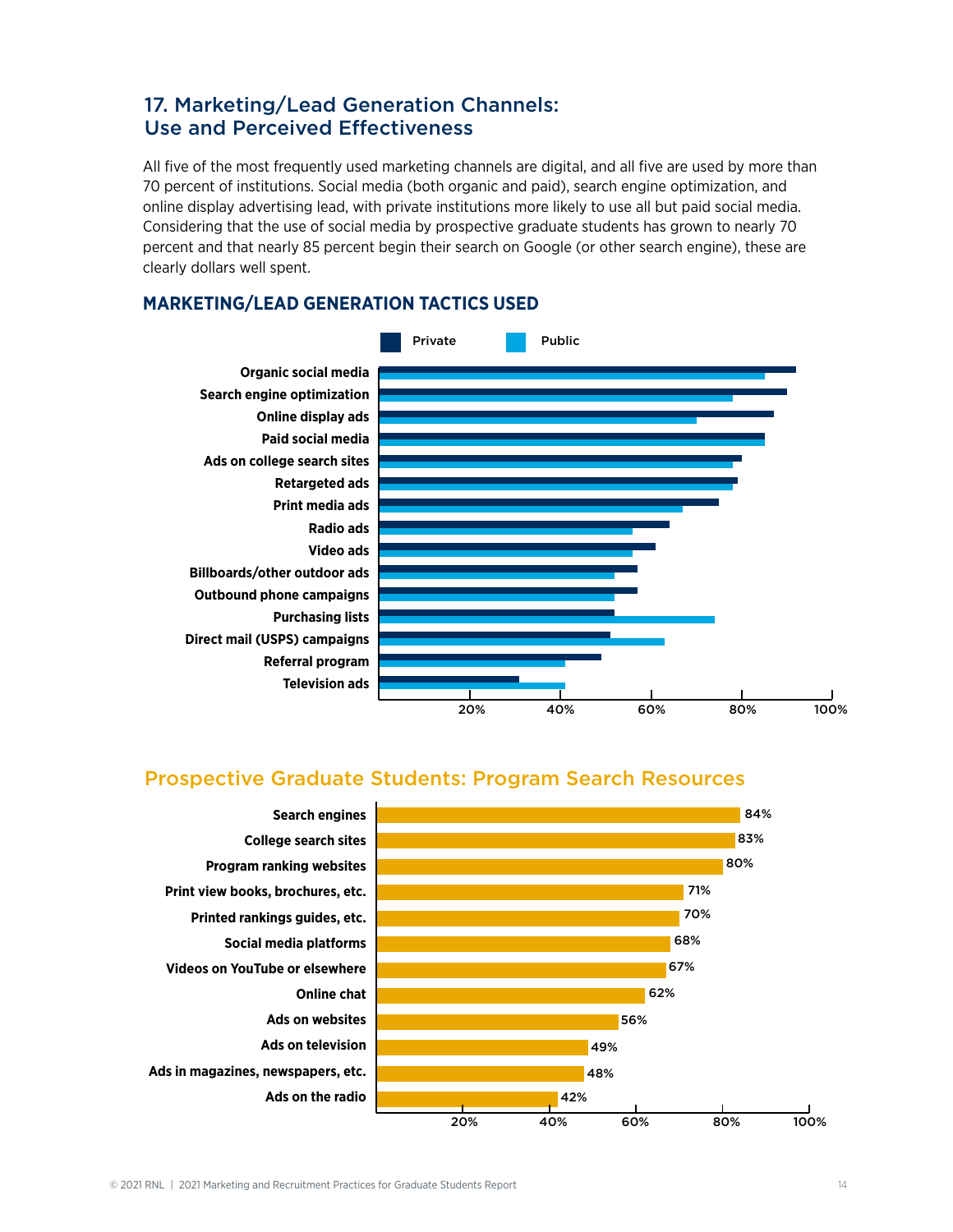## 18. Website Inquiry Generation Tools

With the vast majority of graduate program searches beginning on a search engine and landing on institutional websites or landing pages, it is more important than ever that the site's user experience makes it easy for visitors to make contact or be otherwise enticed forward. More than 90 percent of public and private institutions have instituted information request forms in lieu of posted telephone numbers or email addresses. More than 60 percent have instituted a web-based appointment setting tool on their site, while fewer have created a graduate recruitment microsite—specifically designed to facilitate presenting the information needed for an enrollment decision.

|                   |                                       | <b>PRIVATE</b> | <b>PUBLIC</b> |
|-------------------|---------------------------------------|----------------|---------------|
|                   | Website "information request" form    | 97%            | 92%           |
| т                 | Use of video                          | 75%            | 66%           |
| <b>APPLY</b><br>ঔ | <b>Free application</b>               | 74%            | 62%           |
| <b>SCHEDULE</b>   | Web-based appointment tool            | 67%            | 57%           |
| <b>GRADS</b>      | <b>Graduate recruitment microsite</b> | 51%            | 44%           |

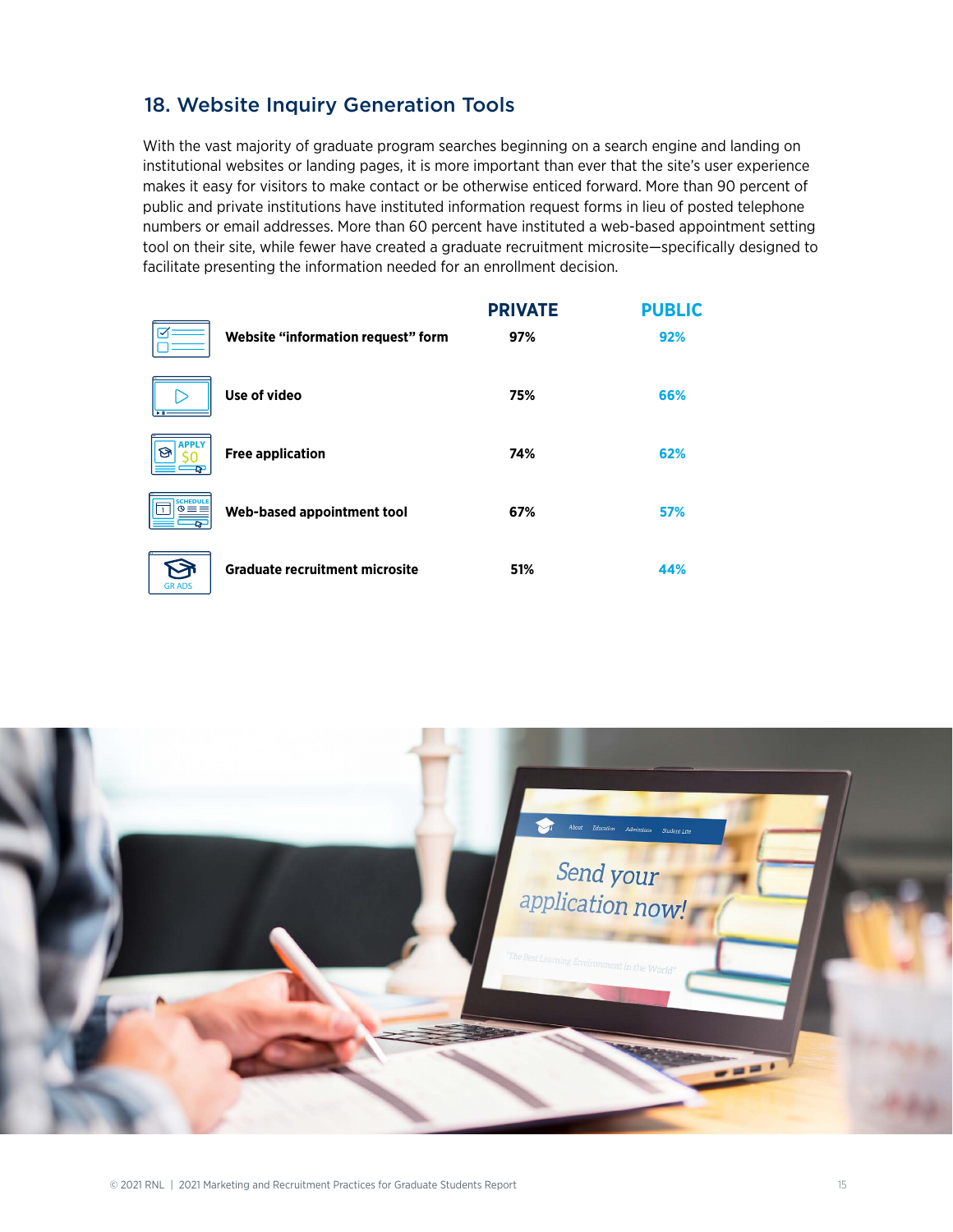# **RECRUITMENT**

The demand for speedy response and the expectation of a personalized approach has significantly impacted the need for taking a more centralized approach to graduate student recruitment. While it may seem counterintuitive that a central graduate recruitment office could be more personal than a program staff member answering the phone or responding to an email, the chance of meeting the expected response times of today's graduate student is more likely to occur in a structure in which the primary and singular focus of each staff member is to respond to inquiries, questions, and other contacts.

With this in mind, we asked a set of questions designed to understand how graduate schools are managing the recruitment process.

#### 19. Ongoing Communications Plans for Inquiries/Applicants

Private institution are significantly more likely than public institutions to have a formal ongoing communications plan (a "comms flow") that organizes outreach to inquiries and applicants. While recruiters and counselors need to have some latitude in how they respond to inquiries and questions, a level of sophistication is likely needed that is based on best practices in what moves—and what does not move—a prospective student to the next stage of the enrollment funnel.

#### **INSTITUTIONS THAT HAVE A FORMAL COMMUNICATIONS FLOW FOR CULTIVATING LEADS**





#### 20. "First Responder"

Both public and private institutions rely on full-time graduate admissions counselors/recruiters to respond to inquiries and other contacts. While these individuals may have to pass some highly detailed inquiries and questions to a program staff member, in most cases these initial contacts can be well managed by these vital "first responders" who can be held accountable for timeliness and accuracy.

| "FIRST RESPONDERS" TO GRADUATE INQUIRIES | <b>PRIVATE</b> | <b>PUBLIC</b> |
|------------------------------------------|----------------|---------------|
| <b>Graduate admissions counselor</b>     | 77%            | 74%           |
| Graduate program coordinator             | 8%             | 19%           |
| Whoever is available                     | 5%             | 4%            |
| Internal call center                     | 3%             | 0%            |
| <b>Faculty member</b>                    | 2%             | 0%            |
| Third-party partner call center          | 2%             | 0%            |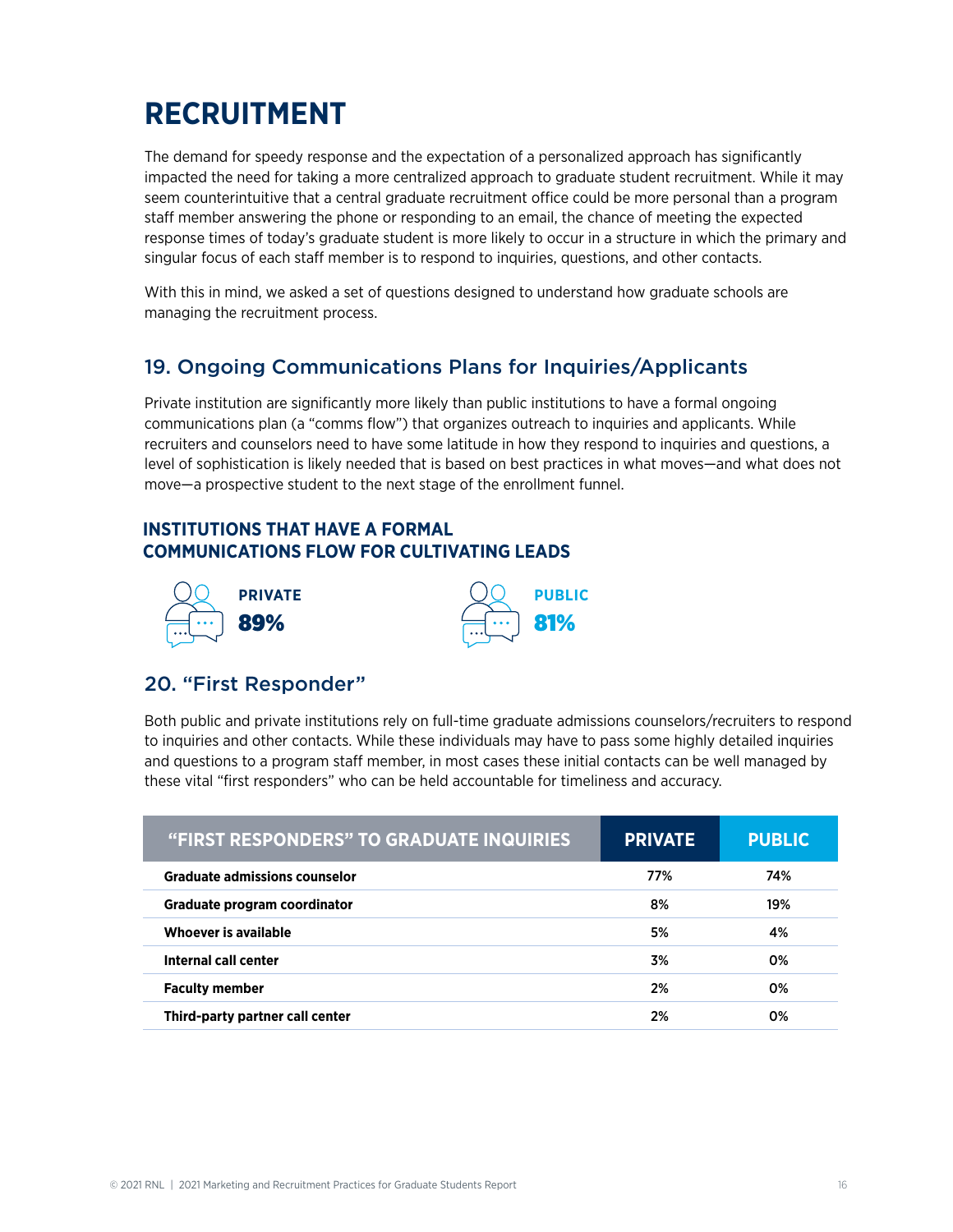## 21. Typical First Response Timing

Private institutions are significantly closer to meeting the expected response times of prospective graduate students than public institutions are, particularly via personal email. Nearly three-quarters of prospective graduate students expect to receive a personal response within 24 hours, and approximately half expect a response within an hour of contacting the college (including the submission of an information request on the institutional website). Our student survey also documented that an automatic response email is NOT a satisfactory solution to their demand for personalized attention.

|                                   | α<br><b>PERSONALIZED</b><br><b>EMAIL</b> |               | <b>TEXT</b><br><b>MESSAGE</b> |               | <b>PHONE</b><br><b>CALL</b> |               |
|-----------------------------------|------------------------------------------|---------------|-------------------------------|---------------|-----------------------------|---------------|
| <b>TIME OF</b><br><b>RESPONSE</b> | <b>PRIVATE</b>                           | <b>PUBLIC</b> | <b>PRIVATE</b>                | <b>PUBLIC</b> | <b>PRIVATE</b>              | <b>PUBLIC</b> |
| <b>Immediately</b>                | 49%                                      | 13%           | 21%                           | 0%            | 9%                          | 0%            |
| <b>Within 3 hours</b>             | 5%                                       | 8%            | 13%                           | 0%            | 8%                          | 0%            |
| <b>Within 24 hours</b>            | 31%                                      | 25%           | 19%                           | 11%           | 27%                         | 25%           |
| <b>Within 3 days</b>              | 10%                                      | 38%           | 10%                           | 39%           | 17%                         | 19%           |
| <b>Within a week</b>              | 2%                                       | 17%           | 15%                           | 11%           | 27%                         | 44%           |
| More than a week                  | 2%                                       | 0%            | 21%                           | 39%           | 12%                         | 12%           |
| Not used                          | 2%                                       | 11%           | 48%                           | 63%           | 15%                         | 41%           |

#### Prospective Graduate Student Inquiry Response Expectations

|                       | <b>WITHIN</b><br><b>MINUTES</b> | <b>AN HOUR</b> | <b>A DAY</b> | <b>MORE THAN</b><br><b>A DAY</b> |
|-----------------------|---------------------------------|----------------|--------------|----------------------------------|
| <b>Personal email</b> | 19%                             | 23%            | 30%          | 26%                              |
| Text message          | 26%                             | 29%            | 21%          | 11%                              |
| <b>Phone call</b>     | 24%                             | 22%            | 22%          | 18%                              |

#### 22. Recruitment and Cultivation Events

Virtual events now outpace face-to face events among both public and private institutions, and in all cases reliance on such events increased during the pandemic. While this began as a temporary solution to the challenges of the pandemic, it is likely that the convenience of such events—and their acceptance and use by prospective graduate students—will cause them to become a permanent part of the recruitment and cultivation process.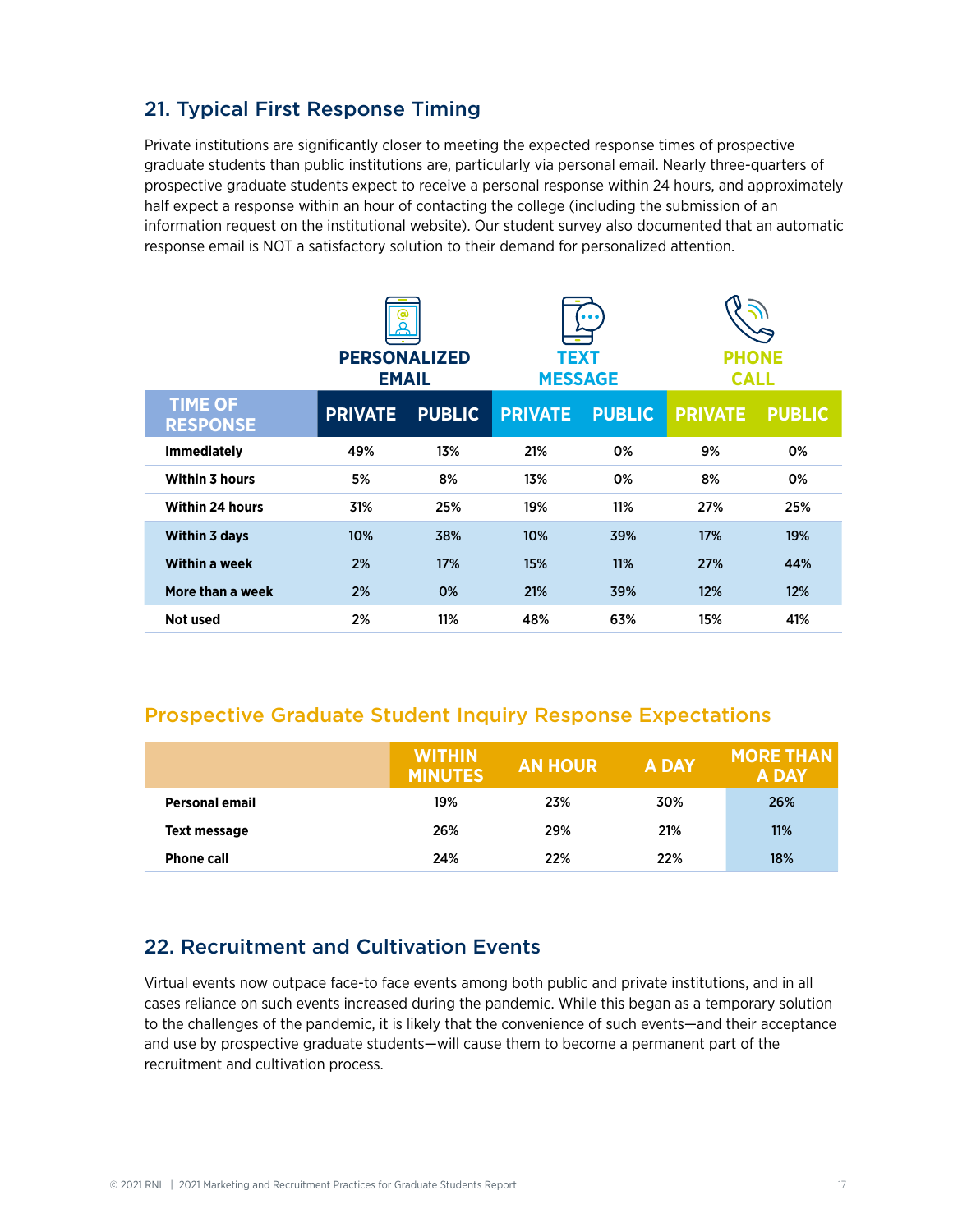Both live and AI chat saw considerable increases since last year's RNL study. This is another engagement tool that graduate schools and programs can use to ensure that prospect student questions can be answered in a manner that is consistent with any of the other activities they conduct online today.

#### **PRIVATE INSTITUTIONS**

| <b>EVENT</b>                       | <b>INCREASED USE IN 2020</b> | <b>USED</b> |
|------------------------------------|------------------------------|-------------|
| Information sessions via webinars  | 74%                          | 93%         |
| Information session, face to face  | 15%                          | 87%         |
| <b>Open houses (virtual)</b>       | 54%                          | 85%         |
| <b>Faculty/departmental events</b> | 23%                          | 72%         |
| Open houses (ground)               | 10%                          | 67%         |
| Live chat on a website             | 33%                          | 34%         |
| AI-driven chat on a website        | 29%                          | 23%         |

#### **PUBLIC INSTITUTIONS**

| <b>EVENT</b>                       | <b>INCREASED USE IN 2020</b> | <b>USED</b> |
|------------------------------------|------------------------------|-------------|
| Information sessions via webinars  | 77%                          | 96%         |
| Information session, face to face  | 60%                          | 93%         |
| <b>Open houses (virtual)</b>       | 4%                           | 93%         |
| <b>Faculty/departmental events</b> | 0%                           | 81%         |
| Open houses (ground)               | 30%                          | 74%         |
| Live chat on a website             | 18%                          | 41%         |
| AI-driven chat on a website        | 11%                          | 33%         |

## Prospective Graduate Student Method of First Contact

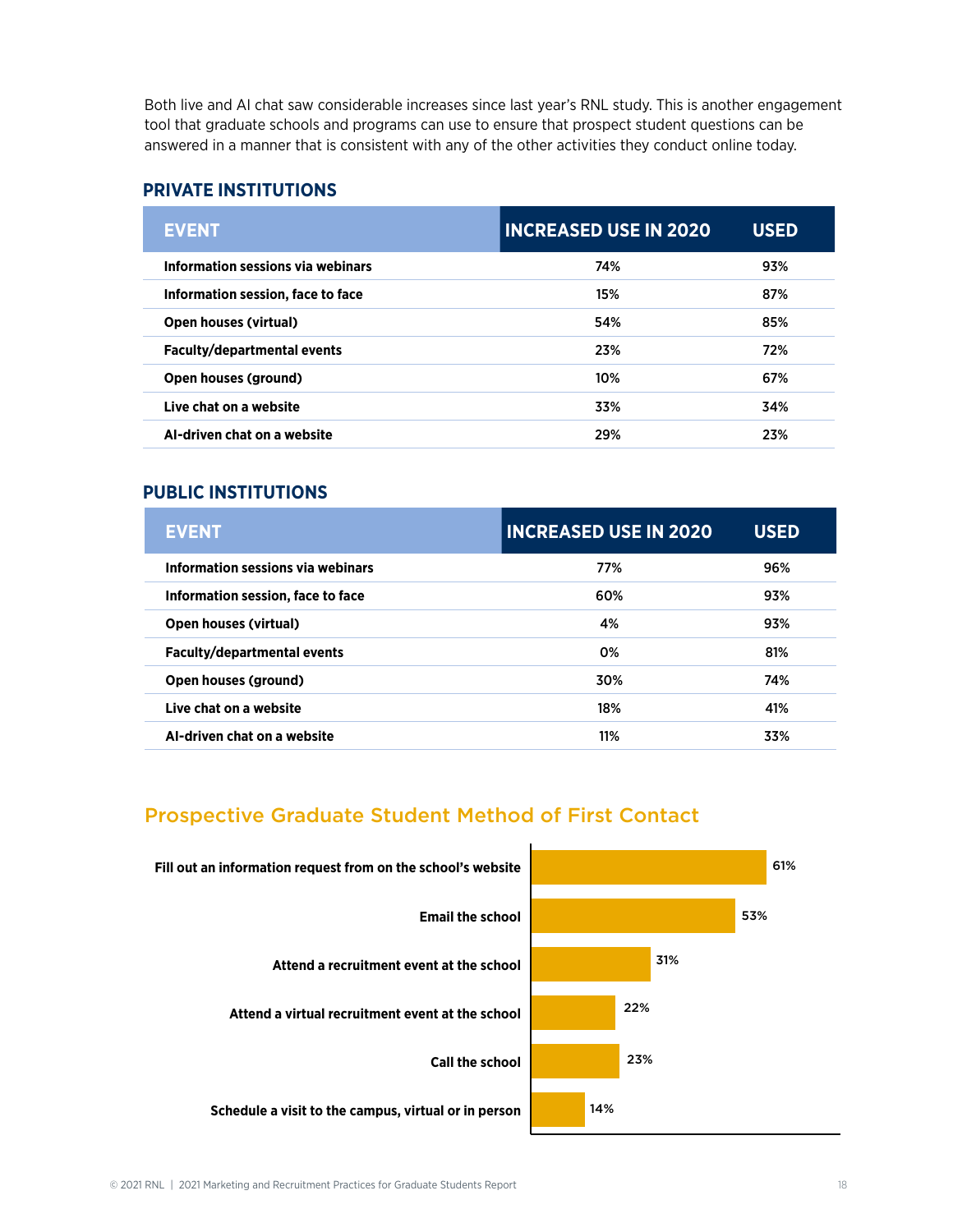# 23. Frequency of Ongoing Communication

Personalized email is the most consistently used method of communication among both public and private institutions, with privates typically emailing weekly and publics emailing every two weeks. Both public and private institutions have decreased their reliance on non-personalized email over the last two years, but publics are far more likely to rely on it than are their private counterparts. Similarly, private institutions are more likely to include phone contact in their communications plan—albeit with inconsistent frequency ranging from weekly to less than monthly.

Texting has surpassed material mailed to home in usage at both public and private institutions. Private institutions are most frequently texting once a week, while public are texting less than once a month surely a loss given that every prospective graduate student carries a device with them everywhere they go.

|  | <b>METHOD</b>                  | <b>FREQUENCY</b>       | <b>PRIVATE</b> | <b>PUBLIC</b> |
|--|--------------------------------|------------------------|----------------|---------------|
|  | <b>Personalized email</b>      | <b>Daily</b>           | 2%             | 4%            |
|  |                                | Weekly                 | 43%            | 19%           |
|  |                                | <b>Every two weeks</b> | 36%            | 37%           |
|  |                                | <b>Monthly</b>         | 13%            | 11%           |
|  |                                | Less than monthly      | 5%             | 7%            |
|  |                                | <b>Not used</b>        | 2%             | 22%           |
|  |                                | <b>Daily</b>           | 2%             | 0%            |
|  |                                | Weekly                 | 23%            | 7%            |
|  |                                | Every two weeks        | 23%            | 4%            |
|  | <b>Phone</b>                   | <b>Monthly</b>         | 20%            | 19%           |
|  |                                | Less than monthly      | 23%            | 33%           |
|  |                                | Not used               | 10%            | 37%           |
|  |                                | <b>Daily</b>           | 0%             | 0%            |
|  |                                | <b>Weekly</b>          | 30%            | 19%           |
|  |                                | Every two weeks        | 20%            | 22%           |
|  | Non-personalized email         | <b>Monthly</b>         | 21%            | 22%           |
|  |                                | Less than monthly      | 3%             | 7%            |
|  |                                | Not used               | 26%            | 30%           |
|  |                                | <b>Daily</b>           | 0%             | 0%            |
|  |                                | Weekly                 | 21%            | 4%            |
|  |                                | <b>Every two weeks</b> | 3%             | 7%            |
|  | <b>Text message</b>            | <b>Monthly</b>         | 18%            | 7%            |
|  |                                | Less than monthly      | 13%            | 30%           |
|  |                                | <b>Not used</b>        | 44%            | 52%           |
|  |                                | <b>Daily</b>           | 0%             | 0%            |
|  |                                | <b>Weekly</b>          | 3%             | 4%            |
|  |                                | Every two weeks        | 3%             | 0%            |
|  | <b>Material mailed to home</b> | <b>Monthly</b>         | 8%             | 11%           |
|  |                                | Less than monthly      | 28%            | 30%           |
|  |                                | Not used               | 57%            | 56%           |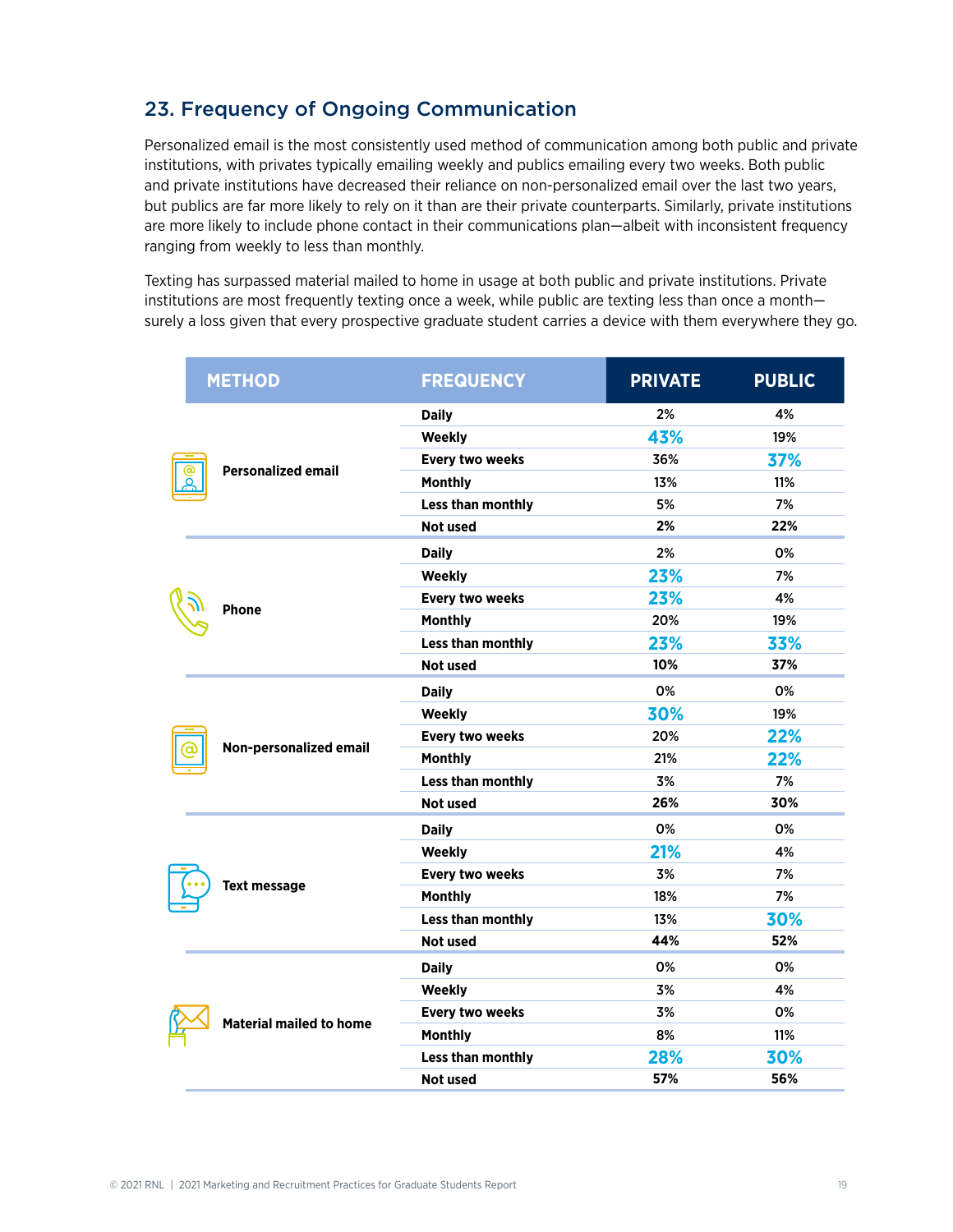# 24. Use of Mobile Phone Numbers in Recruitment Process

As was documented above, private institutions are well ahead of their public counterparts in leveraging mobile phone numbers in their ongoing communication with prospective graduate students. While private institutions are most frequently using them to call prospective students (either to continue to cultivate or remind them of impending deadlines), public institutions are more likely to be using them to send text messages. Both sectors are minimizing the sending of generic promotional text messages, which are rarely well received by prospective graduate students.



# **ADMISSION**

Practices focused on the graduate admission process are also of vital importance to enrollment growth. Considering that more than 80 percent of graduate students indicate that they are either very likely to enroll or will definitely enroll at the first institution that admits them, these processes take on added meaning. In addition, more than two-thirds of graduate students apply to two or more institutions, making timely admissions decisions just as important as timely response to inquiries and questions during the earlier stages of the enrollment process.

## 25. Who Makes Admissions Decisions

At both public and private institutions, graduate admissions offices are least frequently empowered to make admissions decisions. While this has always been the case—usually because it is thought that academic integrity is safeguarded best by program stakeholders—it may result in longer decision processes and potentially losing an applicant who "checks all the boxes" to a competing program.

Perhaps of greater concern are the 20 percent of private institutions and 15 percent of public institutions that involve two of more of these parties in admissions decisions. Additional decision makers make it more unlikely that these institutions can make more timely admissions decisions than those programs that have one party making the admission decision.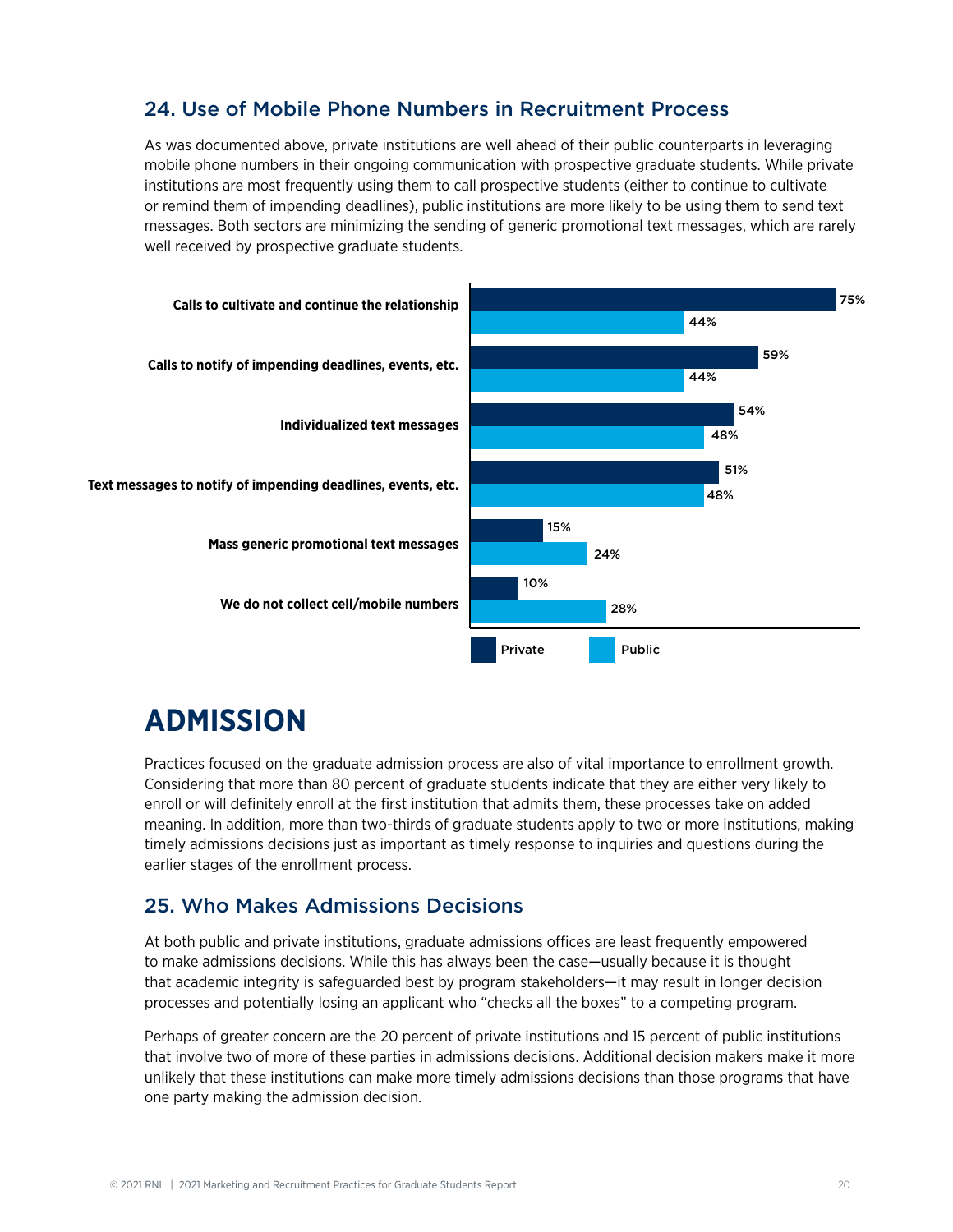#### **ADMISSIONS DECISION MAKERS**



#### 26. Typical Time to Acceptance: Rolling Admission/Fixed Admission Deadlines

Private institutions are making admissions decisions faster than public institutions in both rolling admission programs and fixed deadline programs. In fact *no* public institutions report making admissions decisions in less than a week, while 26 percent of prospective graduate students expect to have an offer of admission (or notification of not being accepted) within three days of submitting their application. More than 40 percent of public institutions take more than two weeks to make admissions decisions—compared with 35 percent of prospective graduate students who expect that such decisions will take this long.



#### Prospective Graduate Students: Expected Admissions Notification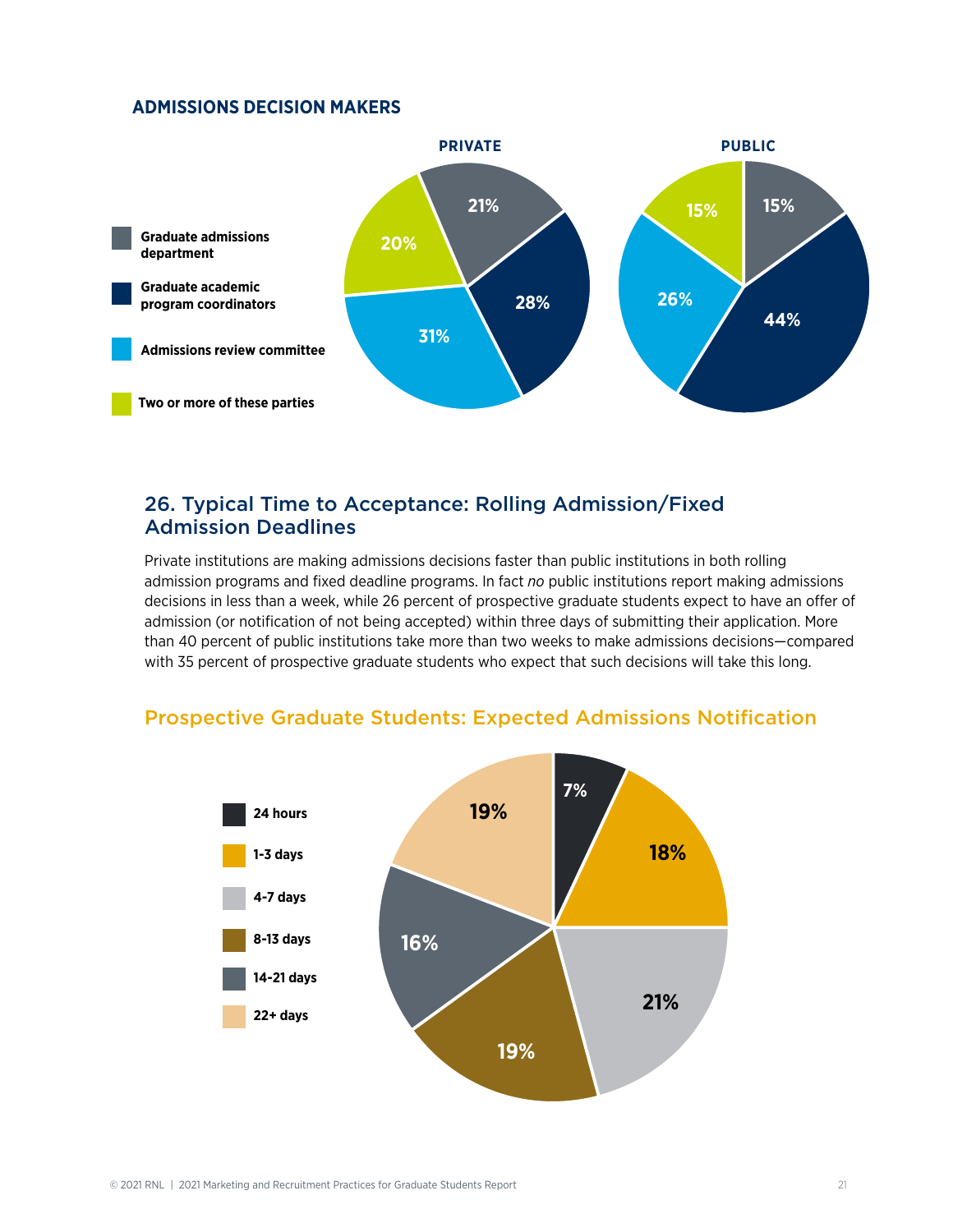#### **PROGRAMS WITH ROLLING ADMISSIONS**



#### **PROGRAMS WITH FIXED ADMISSIONS DEADLINES**

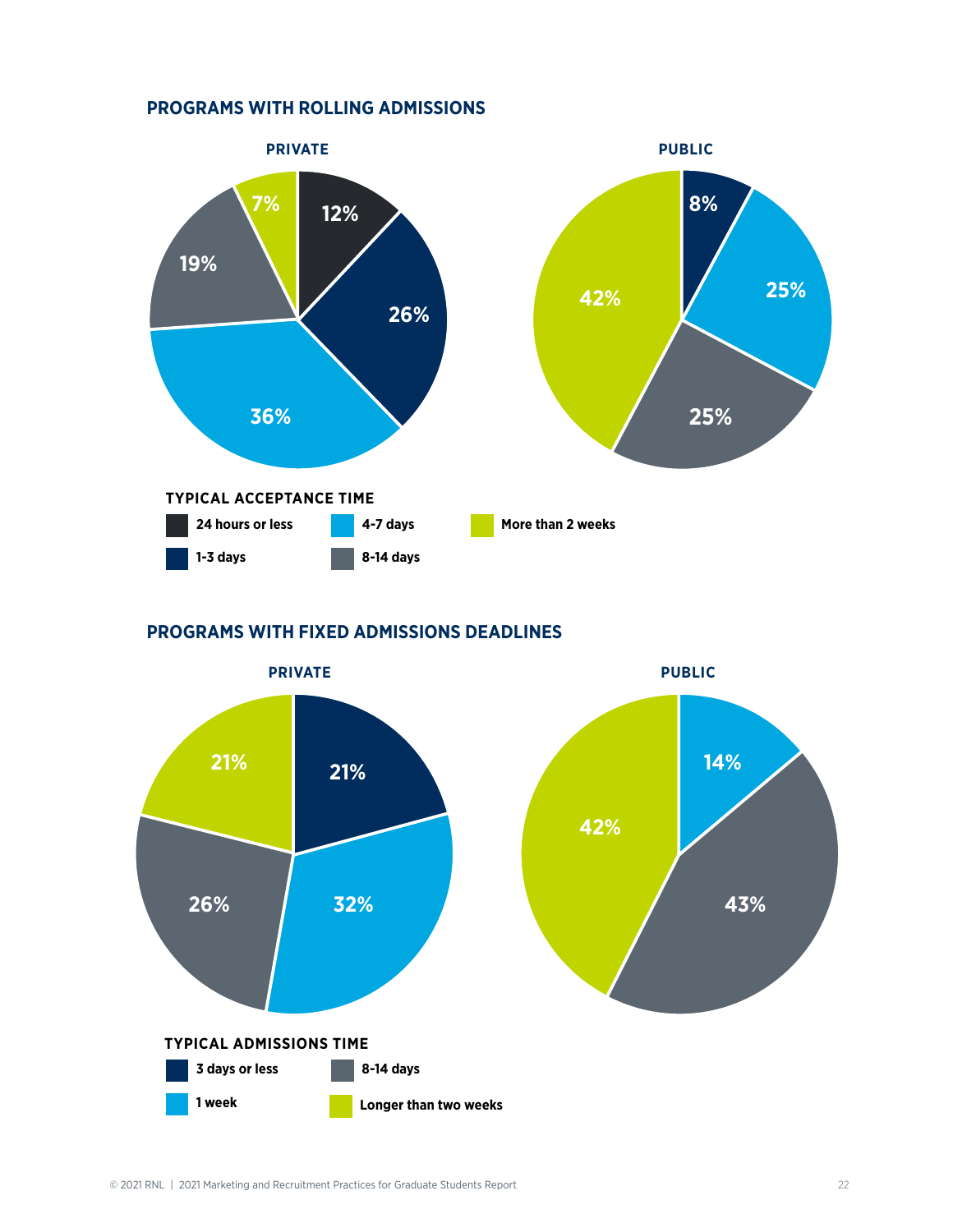# <span id="page-22-0"></span>**5 OVERALL TAKEAWAYS FOR GRADUATE MARKETING AND RECRUITMENT**

- **Speed is critical.** Prospective graduate students are on a much more accelerated timeframe to research, apply, and enroll at a program of study. Yet many respondents in this study said they often took days or even a week to respond to inquiries. It's critical to use tools such as automation and AI to help speed up tailored responses to prospective graduate students so they are immediately engaged.
- **Optimize your programs for online searchers.** Graduate students are program driven, and their online searches for your program of study could be the difference between a potential inquiry and a lost opportunity. Work with SEO specialists to ensure you optimize your web presence for the right terms, such as programs in a specific location, best job placement for a program, and other terms with high traffic potential. **2**
	- **Put your marketing budget toward digital advertising and retargeting.** While it is important to take an omnichannel approach to advertising your programs, digital advertising and retargeting are cost-effective means that are also some of the most trackable advertising methods available. If you currently use these methods but are not sure about how effective they are, consider consulting with experts who can help you optimize your approach.
	- **Emphasize outcomes and flexibility with your recruitment.** Prospective graduate students want to make sure their investment will pay off, so demonstrating career and educational outcomes is imperative for differentiating your programs. Likewise, communicating flexibility in how programs are offered—or altering how students can take classes and complete their course of study—is another strong way to make your programs more appealing and competitive.
- **Create a dedicated, focused, and robust graduate recruitment program.** As competition for graduate students increases, institutions will need to approach graduate recruitment much more like undergraduate recruitment, with dedicated planning and communications fine tuned for the graduate market. Your institution will not be able to increase market share or maintain your competitive advantage without dedicating resources specifically to graduate recruitment. **5**

# About the Survey

Data in this report reflect responses from 92 nonprofit four-year colleges and universities, public and private:

# **62 private 30 public**

**4**

**3**

**1**

Respondents participated in an RNL and NAGAP national electronic poll of practices for graduate marketing and student recruitment in the winter of 2021. The poll was emailed to enrollment and admissions officers at accredited, degree-granting institutions across the United States.

Standard descriptive statistics (such as sample means) were used to analyze the results of the poll for central tendency and variation. Due to the relatively small sample size, the results should be read as indicators.